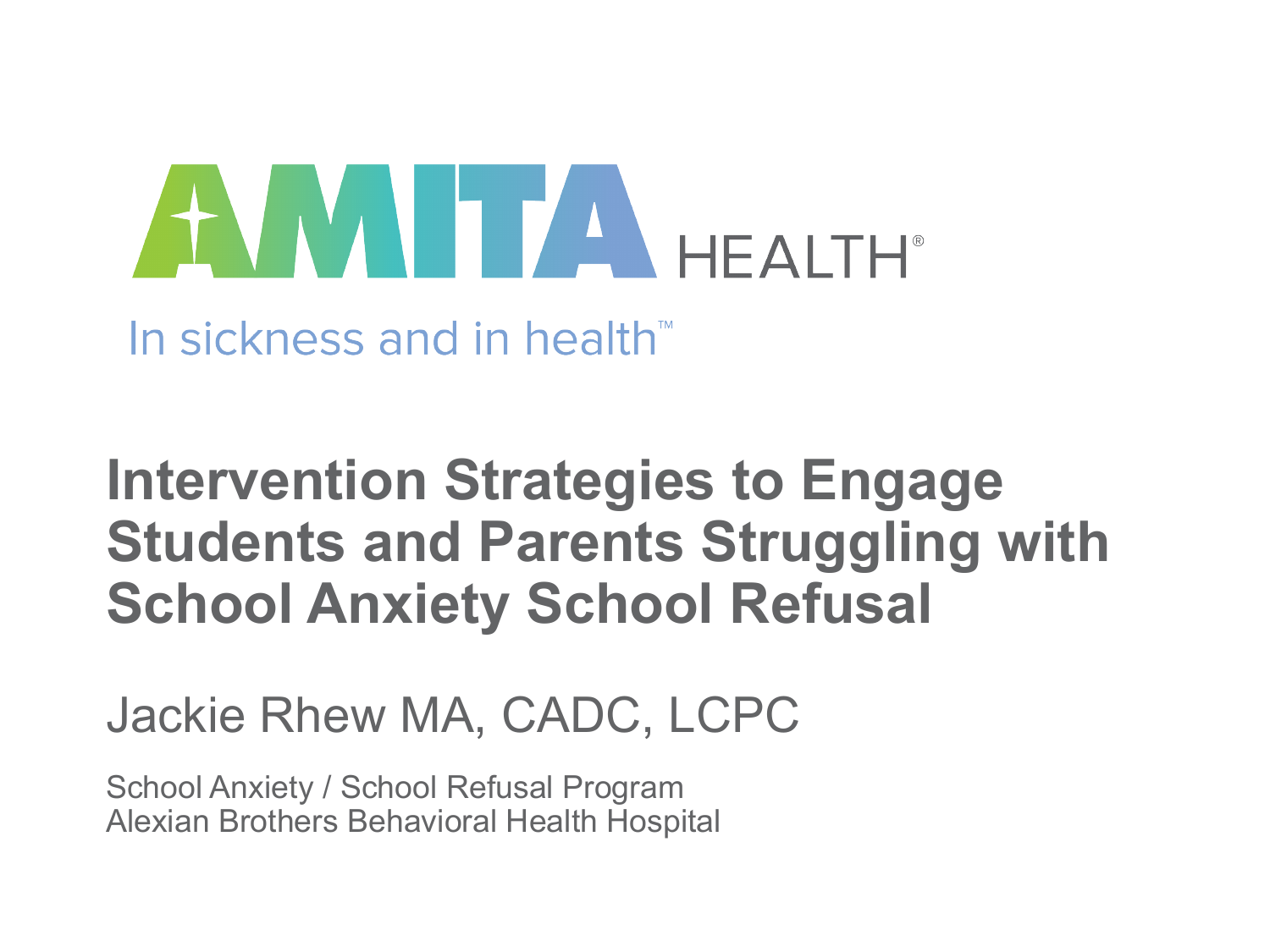## **Identifying a Student at Risk**

Absences from school

- Excessive excused and unexcused absences
- Increase in truancies
- Avoids portion of school day (e.g. gym class, particular teacher{s} or period{s} of school)

Increase in somatic symptoms

- Exhibits stomach aches, headaches, nausea, vomiting, etc. especially on school days
- Frequent visits to doctors or specialized medical attention

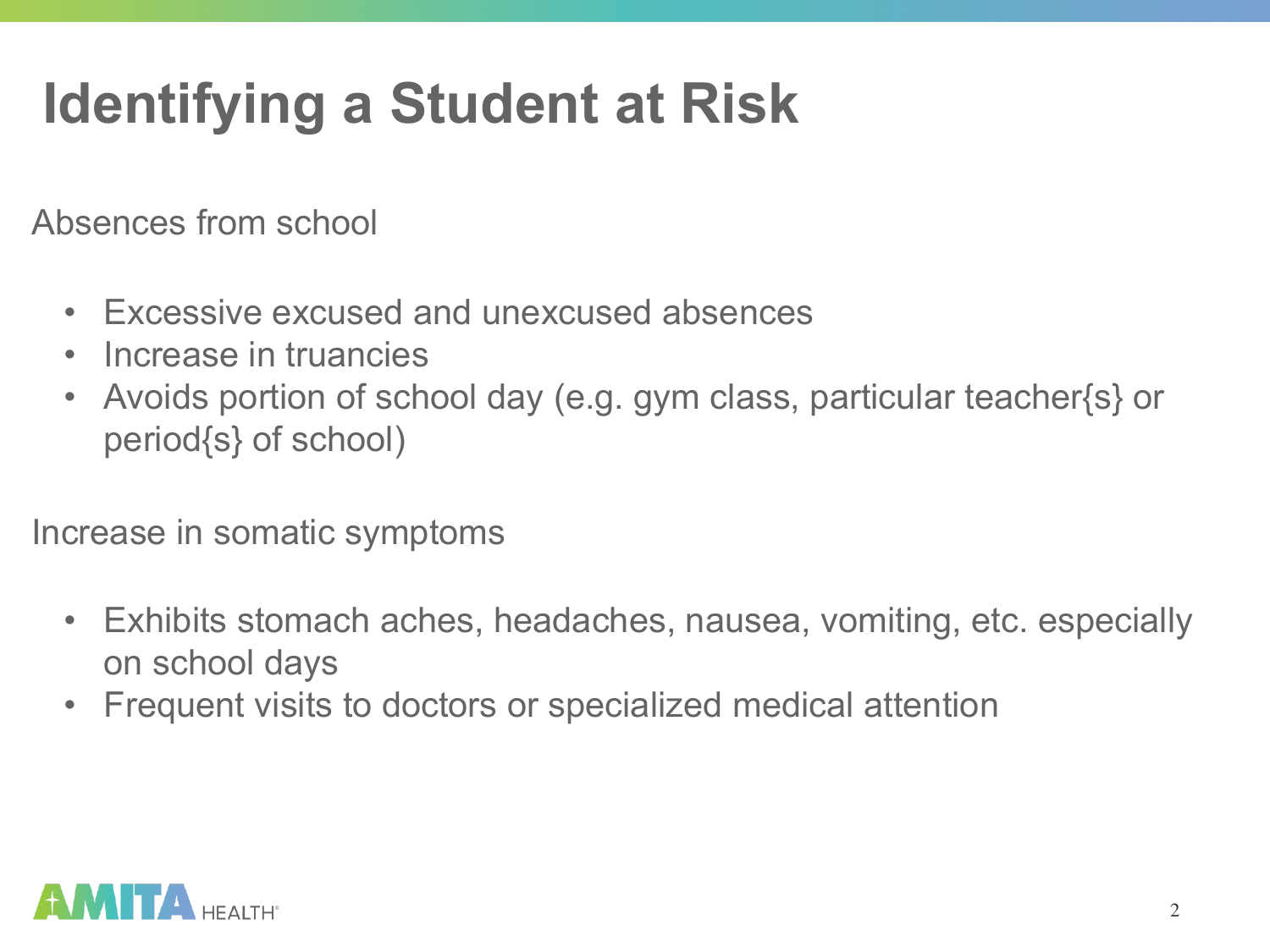# **Identifying a Student at Risk (cont'd)**

Change in grades or academic achievements

- Avoids or struggles to complete academic tasks
- Missing assignments or incomplete assignments
- Pattern of academic failure
- Decreased motivation associated with increased negative feelings towards school
- Easily overwhelmed with school and home expectations and/or assignments

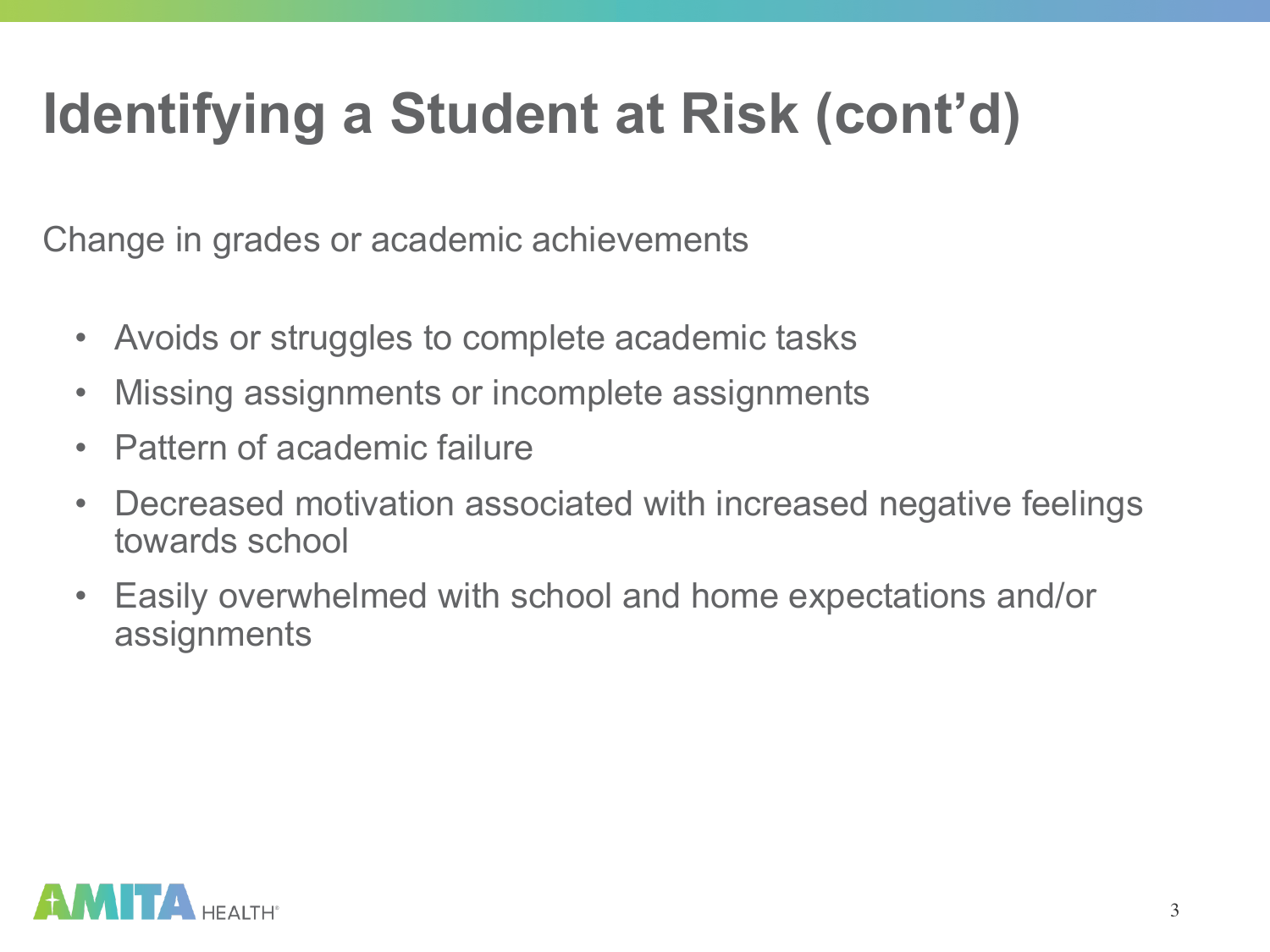# **Identifying a Student at Risk (cont'd)**

Marked change in attitudes or behaviors

- Distressed about school more often than peers their age
- Feelings and attitudes towards school have negatively changed
- Behavior patterns only occur on school days
- Pattern of negative peer relationships
- Avoidance of school-related activities
- Difficulties with social skills and peer relationships

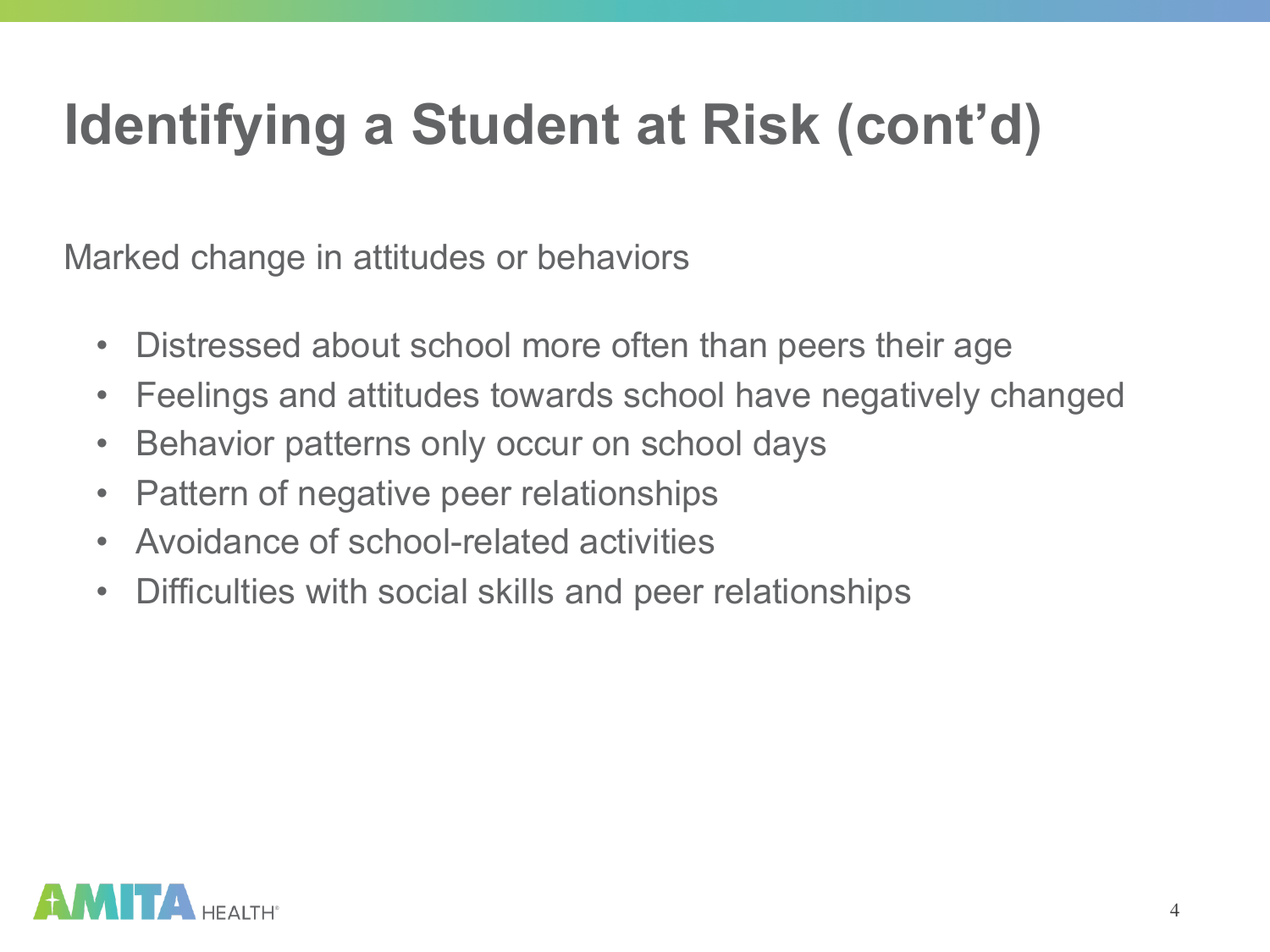#### **Factors that Contribute to School Refusal**

•Difficulties with…

- Managing feelings of discomfort
- Experiencing disappointment
- Applying conflict resolution skills
- Communicating needs effectively to parents, peers, and/or school staff

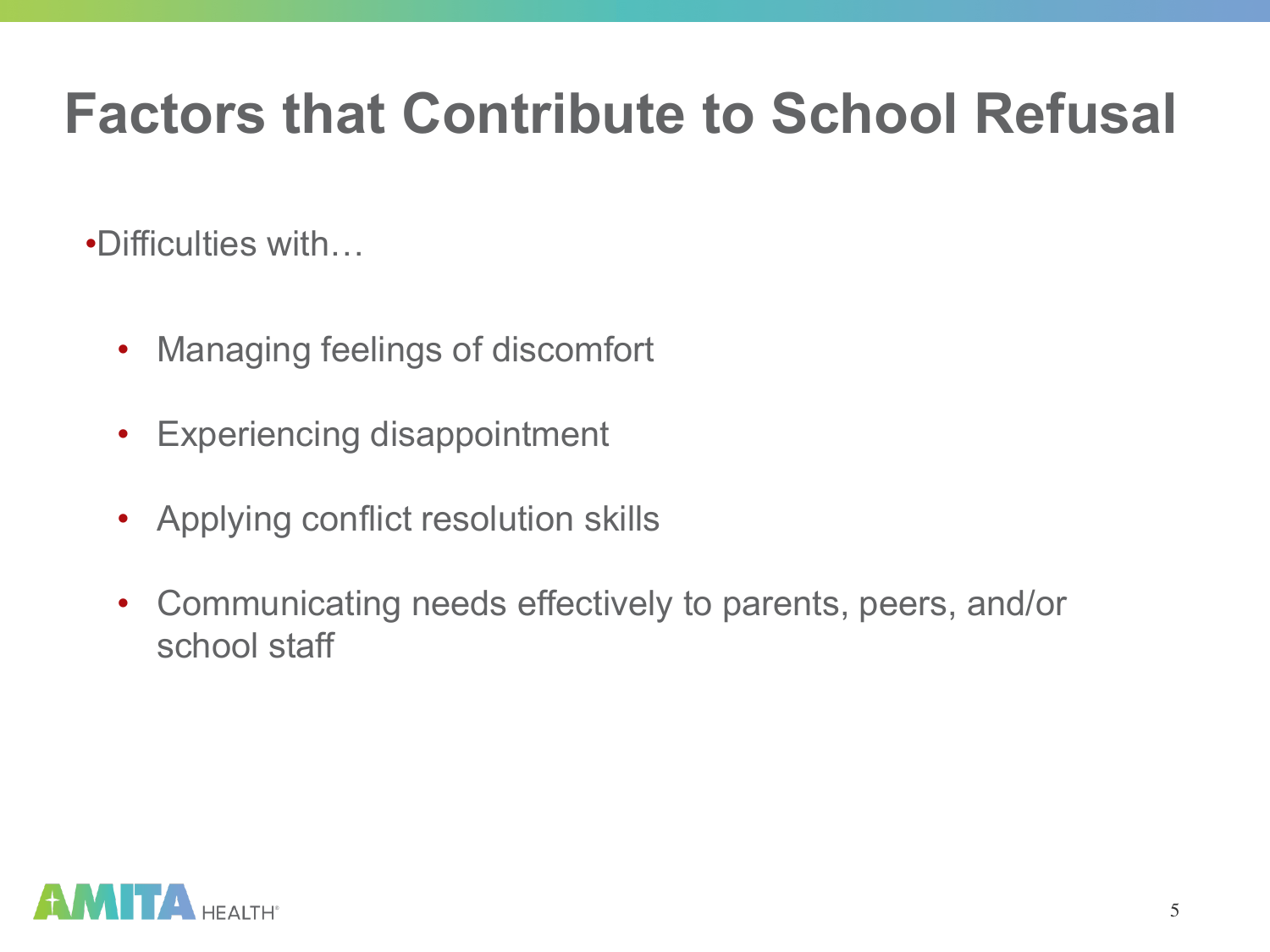#### **When we are Uncomfortable or Anxious**

- Our Fight or Flight system gets activated by the perception of threat/danger
- The perceived fear is greater than the actual threat/danger
- Everyday occurrences become overwhelming
- Behaviors interfere with daily functioning

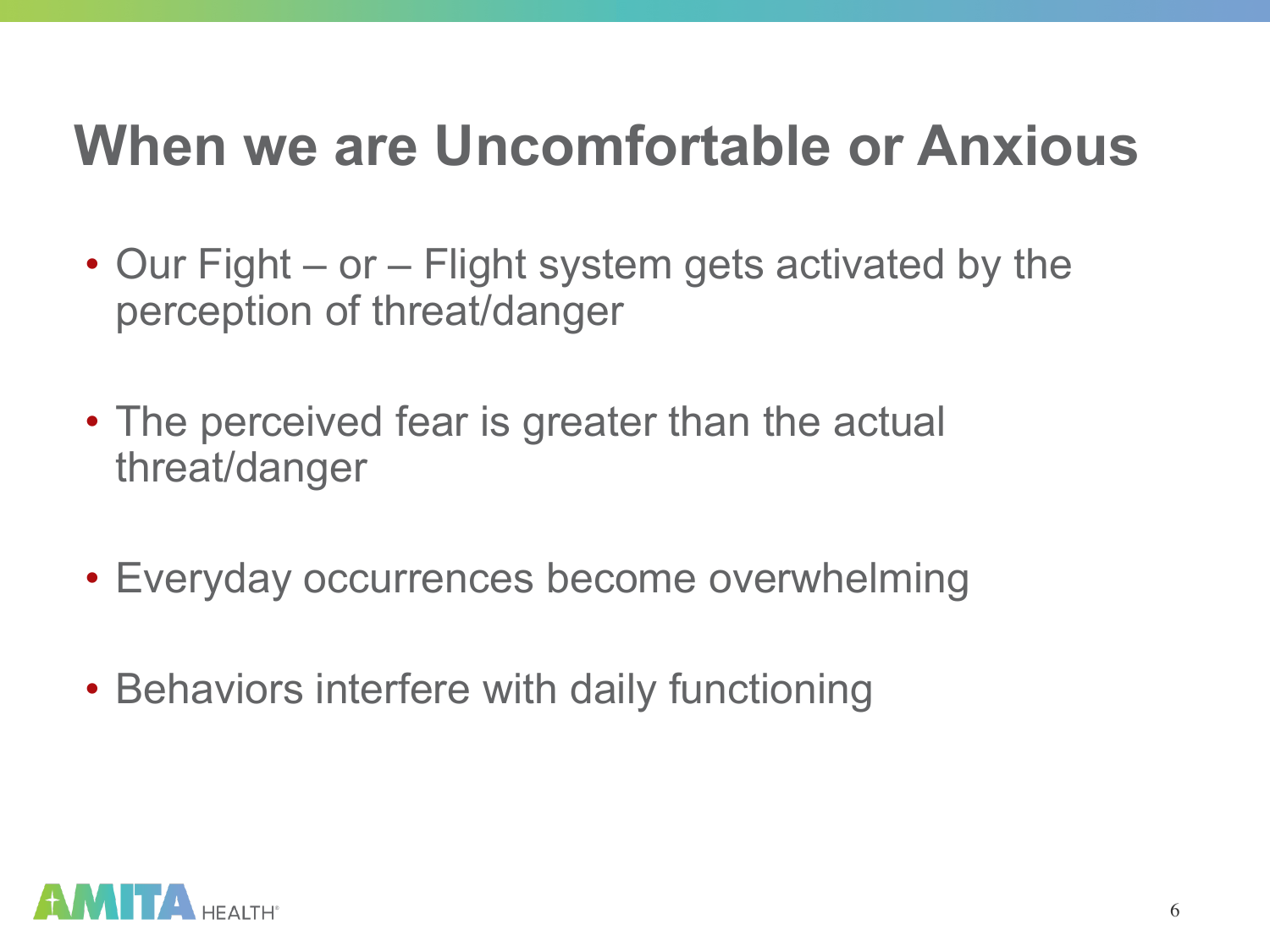#### **Maladaptive Coping (Avoidance)**

- Based on misappraisal of the threat
- Intention is to avoid fear stimulus or the danger it signals
- Coping patterns develop as a way to create immediate relief and avoid experience of discomfort

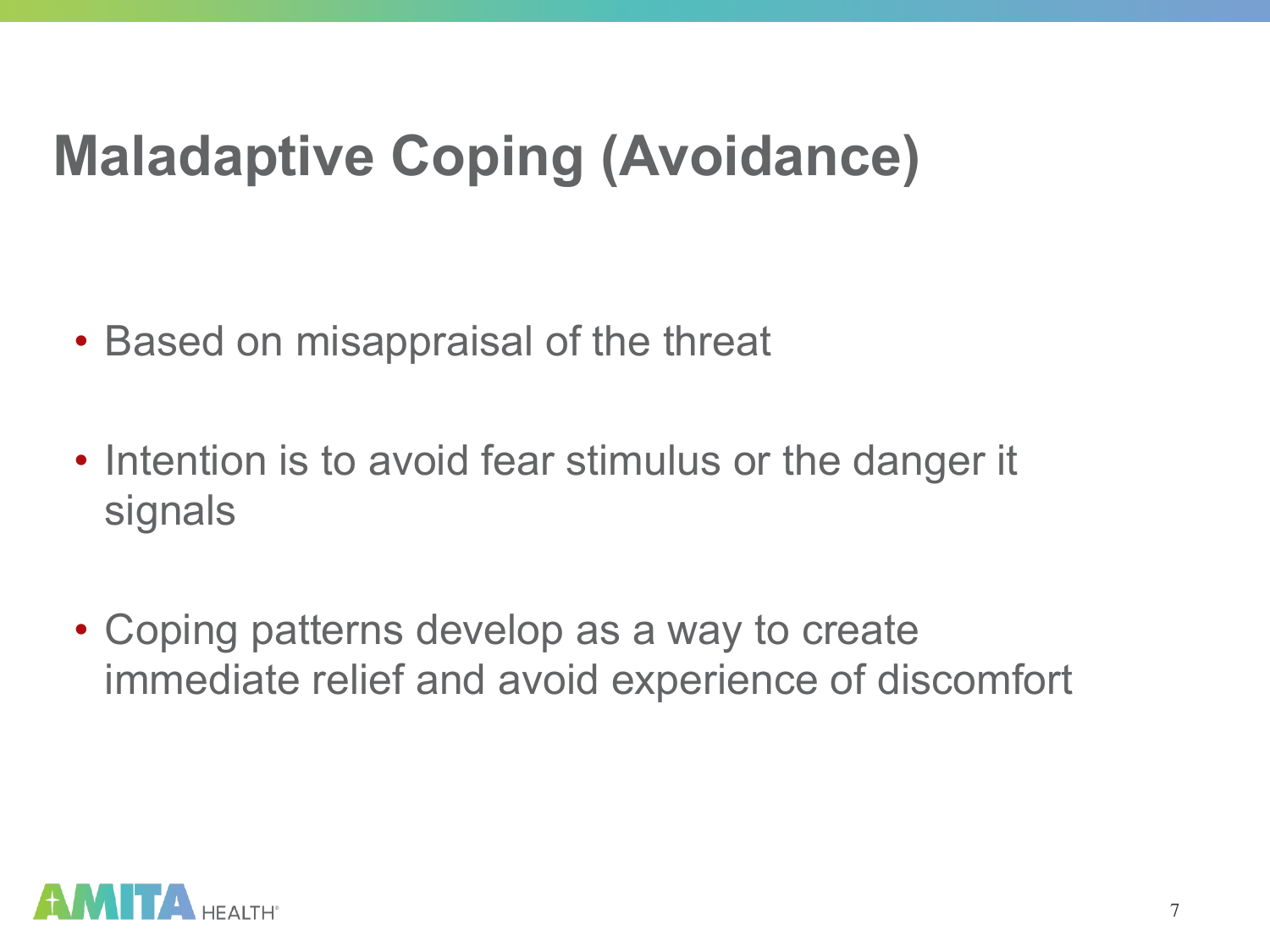#### **Distress Tolerance**

- Lack of crisis survival strategies
- Underdeveloped skills to manage feelings such as disappointment, anger, and sadness

• Difficulty applying coping strategies to stressors

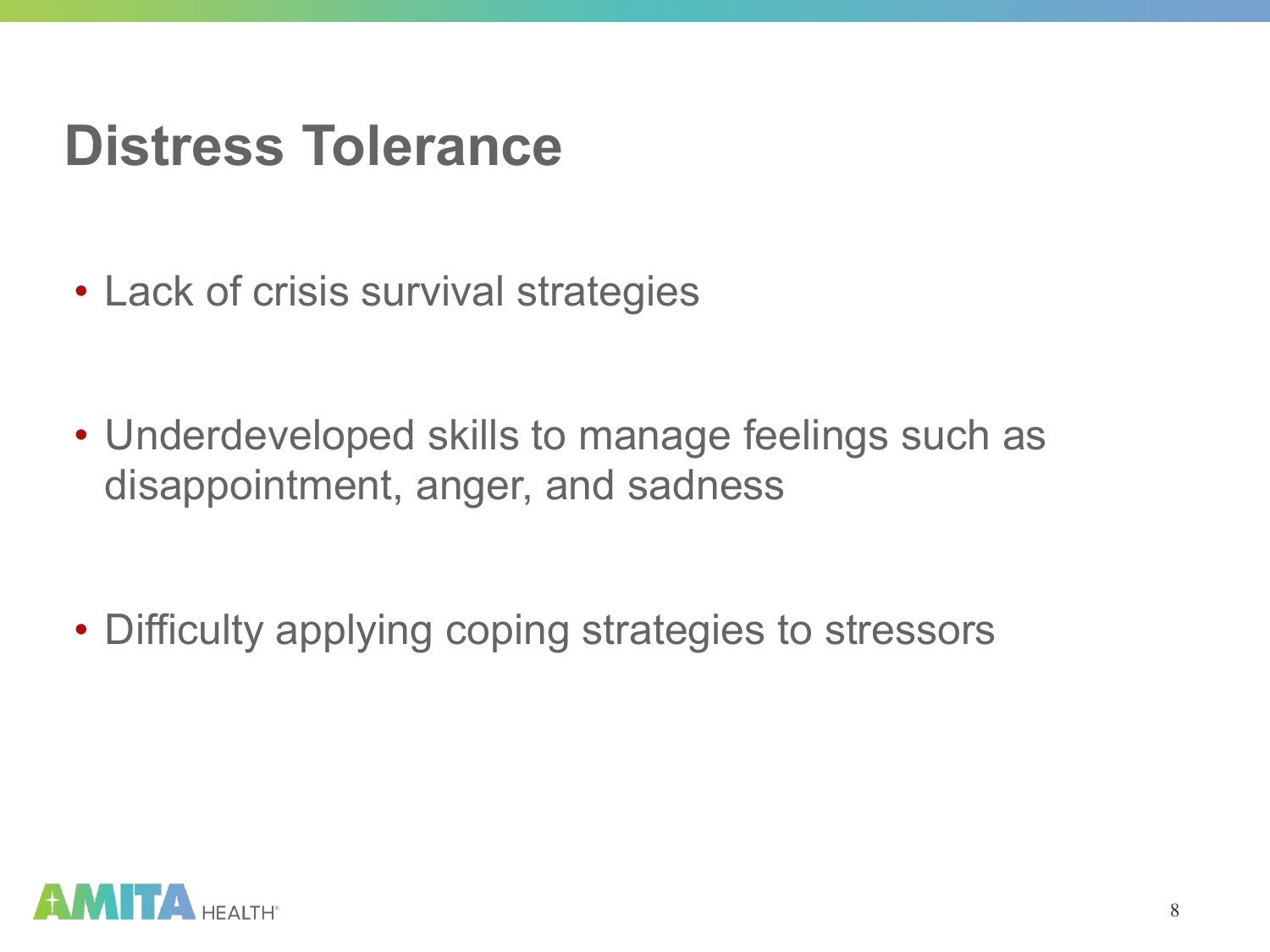#### **Emotional Regulation**

- Difficulty managing emotions
- Lack of self soothing techniques
- Poor impulse control

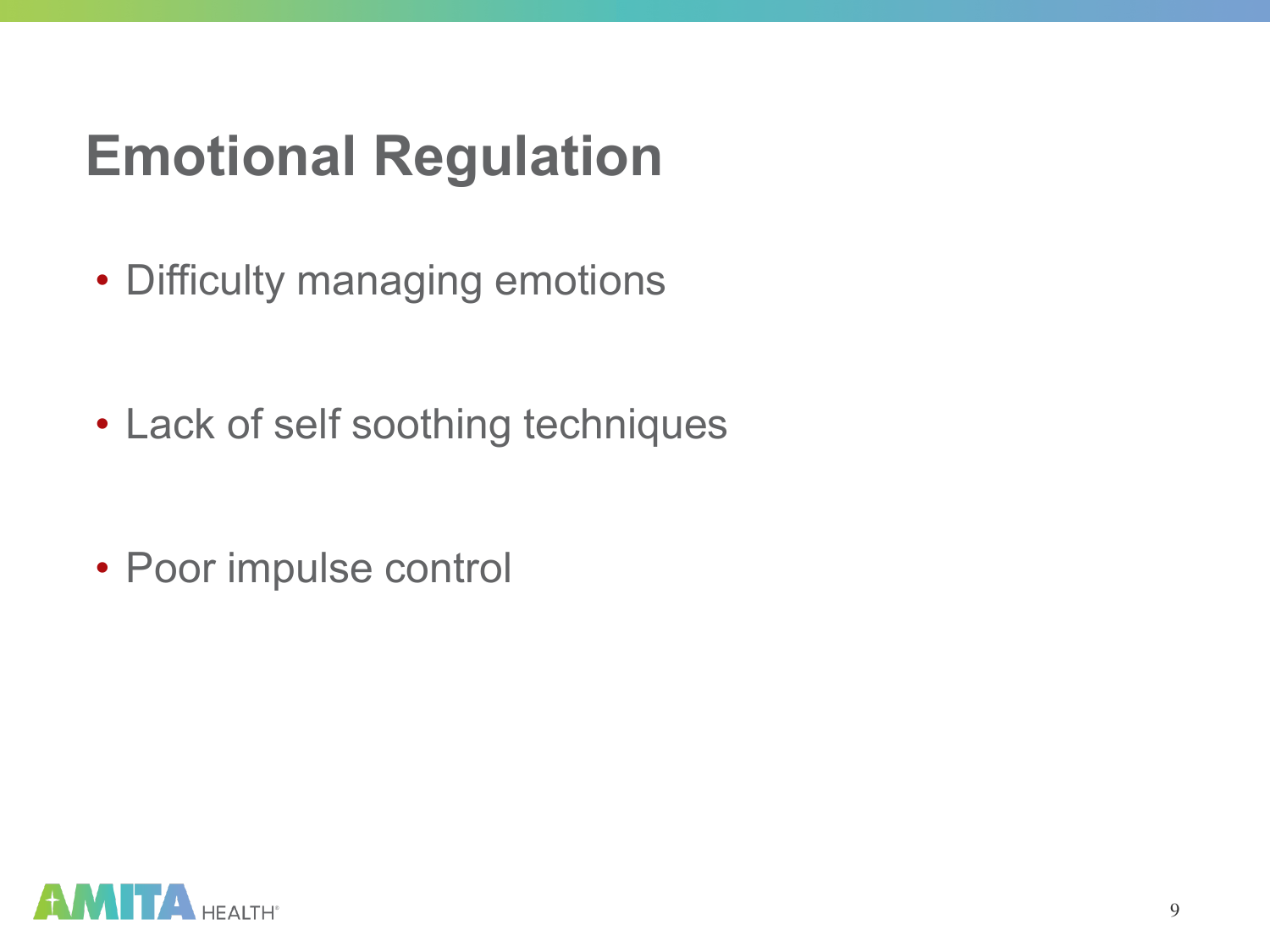#### **Functions of School Refusal Behavior (Kearney)-4 Domains**

#### **Domain 1:**

• Avoidance of Negative Affect (somatic complaints, sadness, general anxiety)

#### **Domain 2:**

• Escape from Evaluative or Social Situations (social phobia, OCD perfectionism)

#### **Domain 3:**

• Attention Seeking Behavior (separation anxiety, sympathy from family, high enmeshment)

#### **Domain 4:**

• Pursuit of Tangible Reinforcers (video games, internet, sleep, drug use)

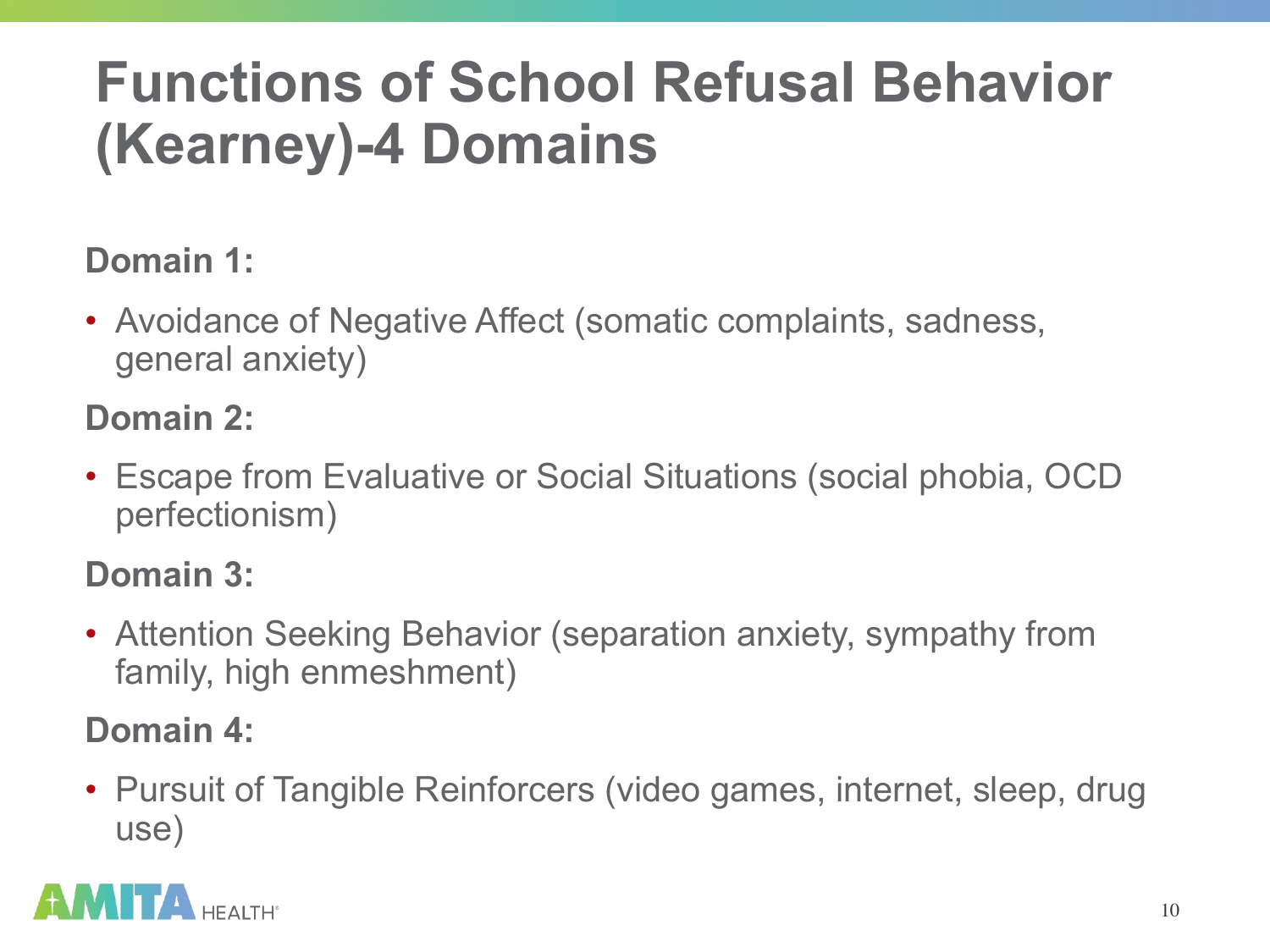## **Strategies and Interventions**

#### **Absence Policy**

- Clear and enforceable attendance policies will help motivate students
- Count all absences rather than differentiating between excused and unexcused
- Require a physician note for all absences

#### **Communication**

- Maintain consistent dialogue between school personnel and parents on student's progress and expectations (i.e. weekly contact with parent)
- Creating rapport between student and staff helps the student to experience a connection with the school

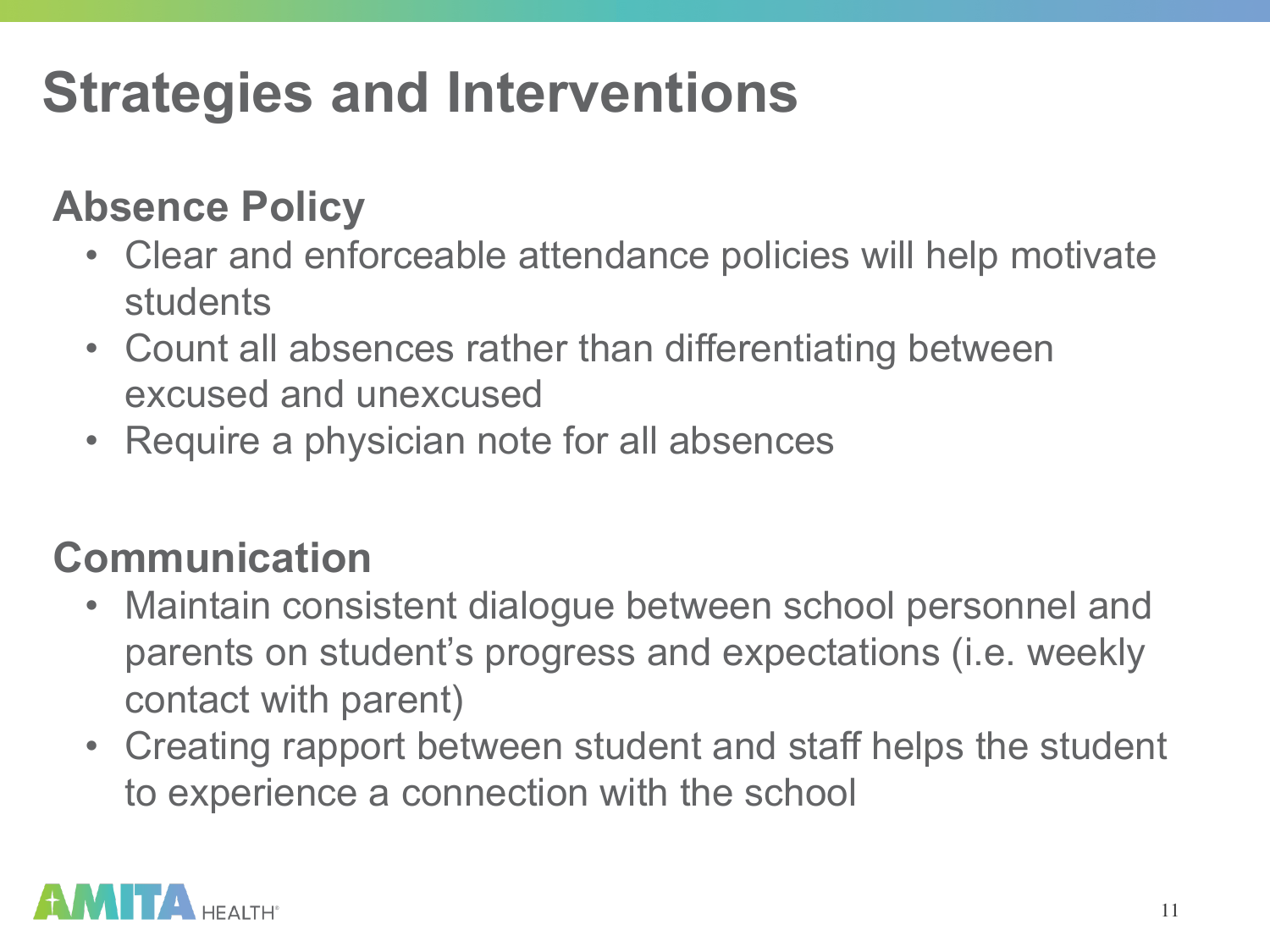- **School Wide Interventions**
- Peer helpers/call or contact from peer when absent from school
- Incentive program (gift card, etc)
- Automatic or personal phone call to student in the morning
- Encourage positive praise for accomplishments
- Establish connections with school staff/teachers
- Identify patterns of utilizing supports (limitation on time spent in social worker and/or nurse office )

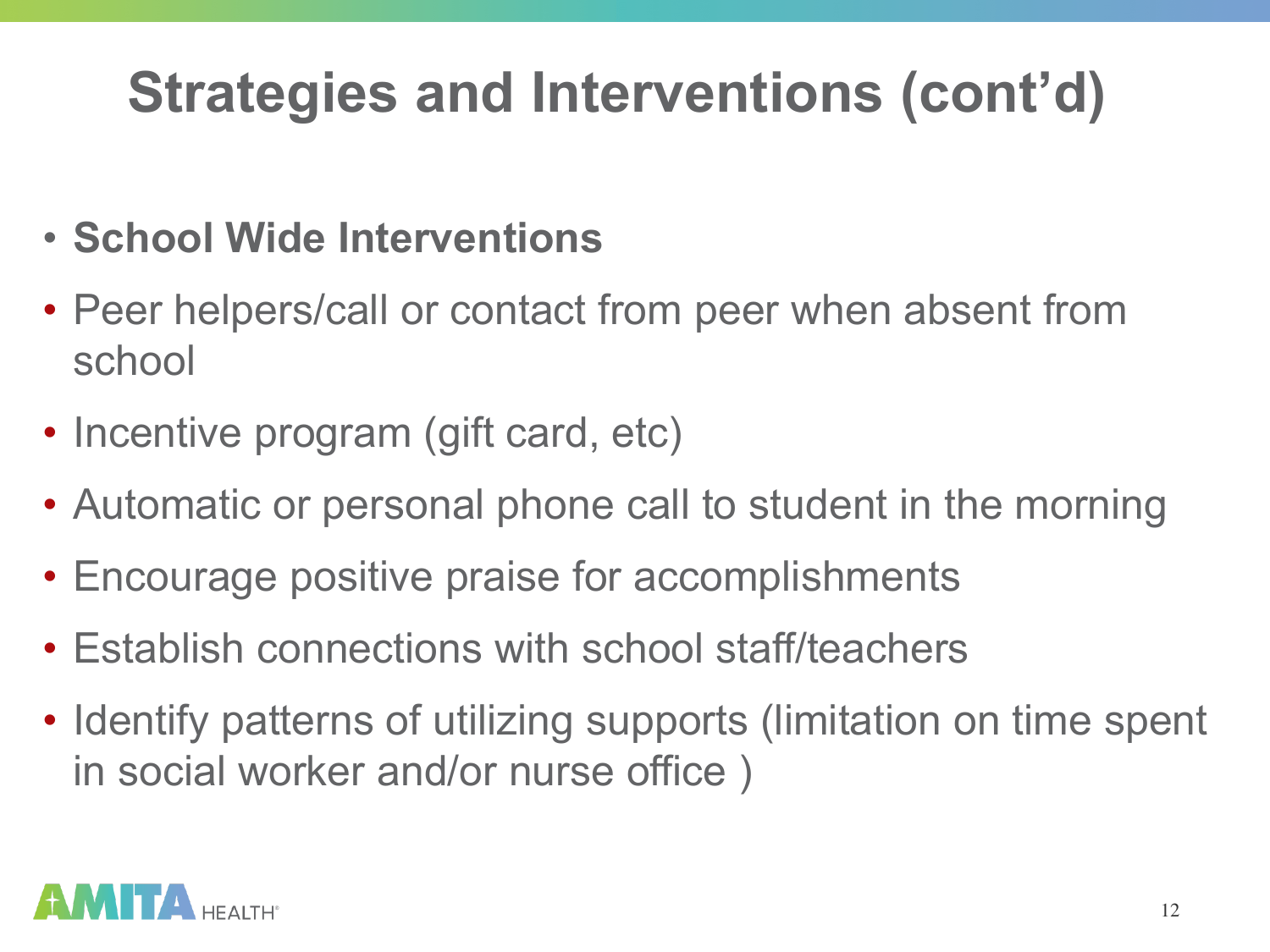- Screening in Middle School
- Provide accommodations in a supportive school environment
- Set clear expectations and follow through
- Academic failure may indicate the need for o Psychological/neuro-cognitive assessment o Emotional, behavioral, or academic accommodations

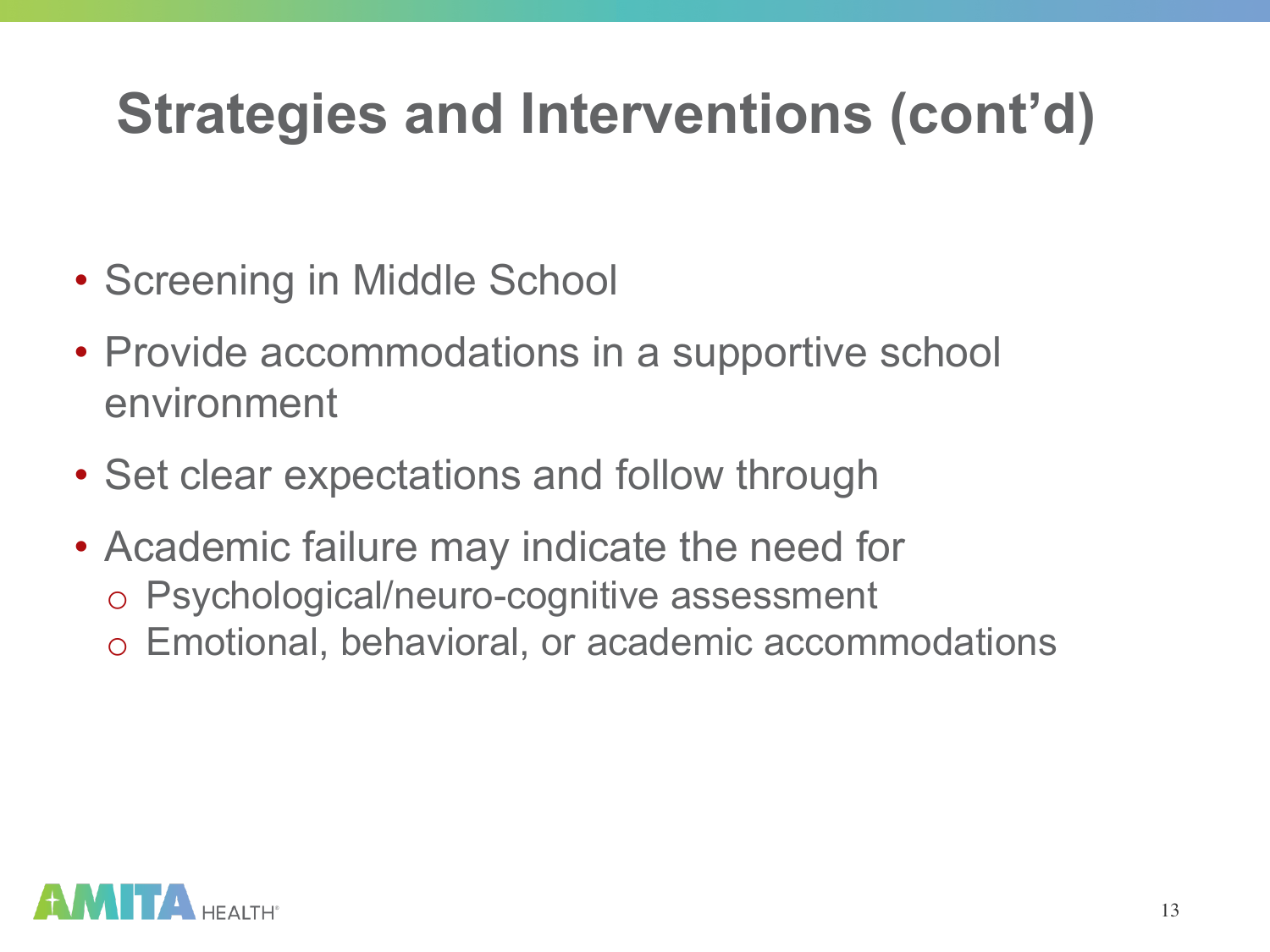- **Classroom Assistance/Teacher Interventions**
- Have preplan strategies with student that identify coping skills and supports that can be utilized in class
- Periodic check in with students during class
- Organization of materials (color code notebooks, folders, etc)
- Prevent feelings of being overwhelmed
	- breaking assignments down
	- Photocopy pages of novel instead giving entire reading assignment/book
	- Simplify and differentiate content being taught
	- Highlight important due dates on syllabus/calendar visual cues

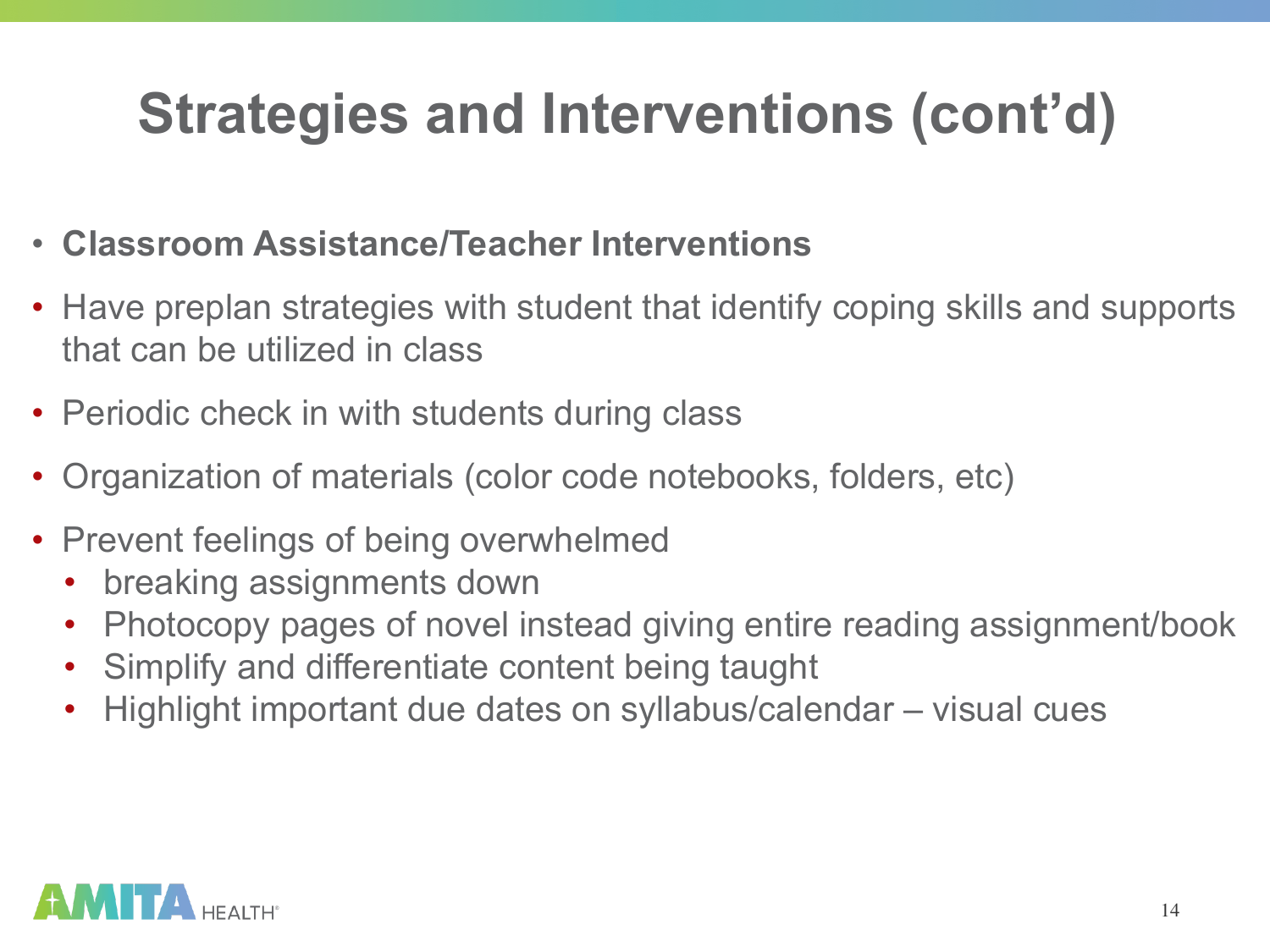- Location of student's desk, proximity helpful
- Establish a "safe zone" in the classroom
- Daily Routines
- Write class objectives and classroom schedule on board
- Set time limits
- Utilize peers in groups to help student to increase connection in classroom
- Discuss with student what are they doing tonight
- Plan for transitions

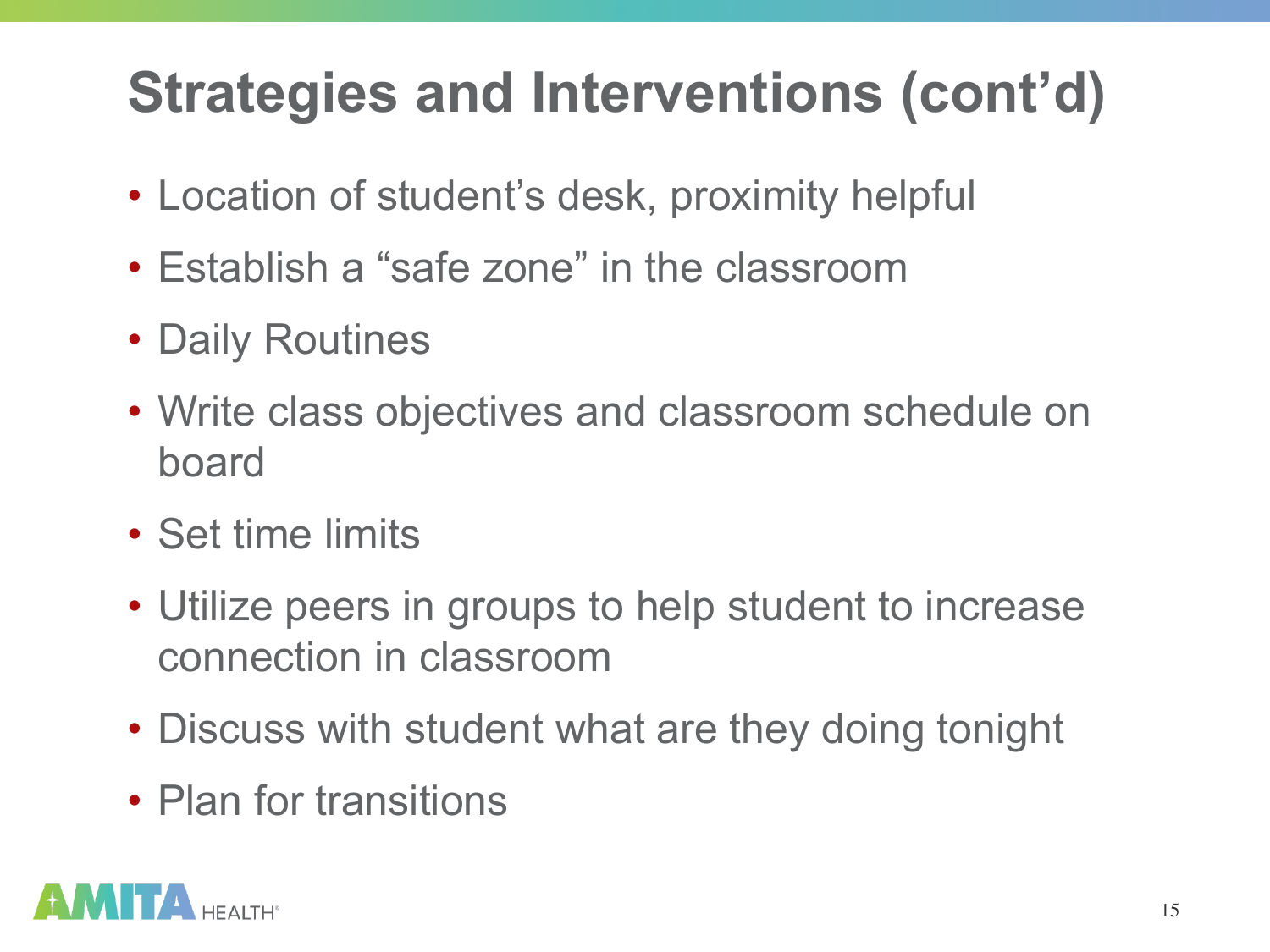- **Classroom and Student Interventions**
- Write out what is making anxious/upset and have a brief response to student
- 2 minute break(s)
- Use skills that increase self soothing
- Stress Ball
- Mindfulness and grounding techniques
- Square or triangle breathing techniques
- Journal or drawing for limited amount of time (example 2 minute)
- Writing down the facts
- Hierarchy or Anxiety thermometer

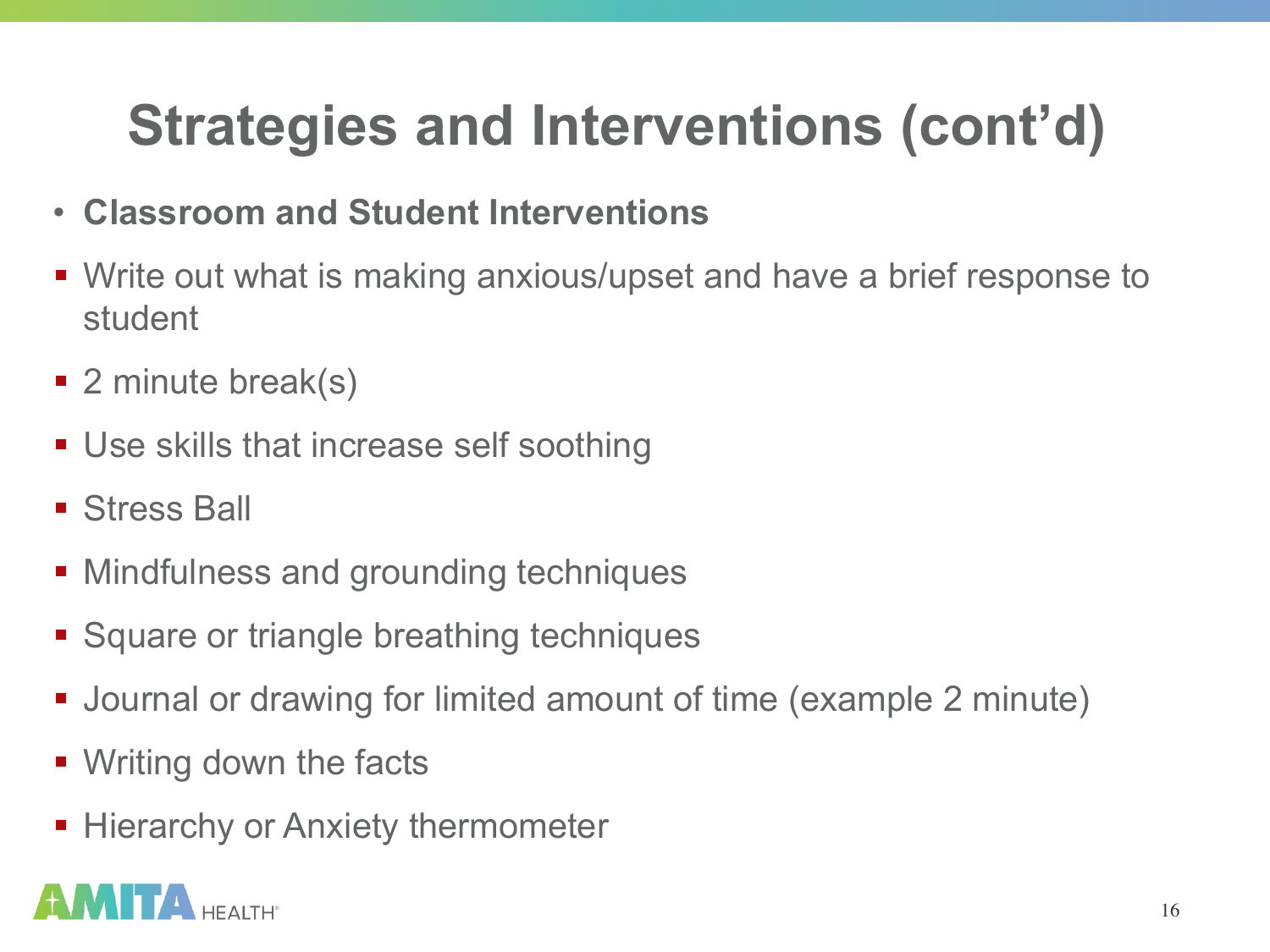#### **Social**

- Encouragement of extracurricular activities and student participation can decrease anxiety, foster independence and increase connections in the school setting
- Address negative peer relationships in the school environment, such as bullying, teasing, etc.
- Social skill development may be necessary to promote change
- School social workers, counselors, psychologists, teachers and peer groups are resources for intervention

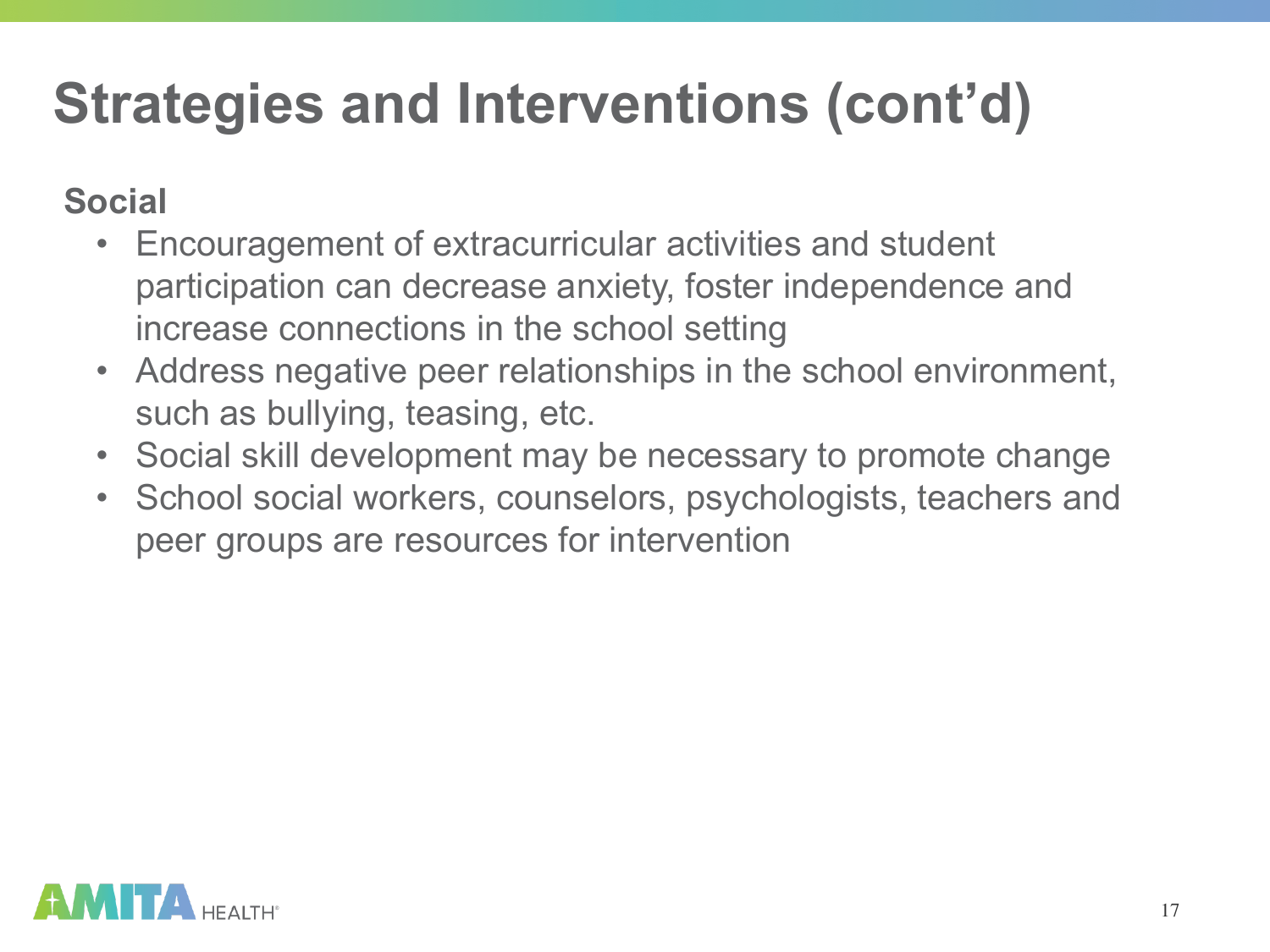## **Family Engagement Strategies**

- Develop connections by establishing rapport with parents or guardians to form relationships and define mutual goals
- Help parents identify obstacles and goals (Hierarchy)
- It is important to initiate and maintain communication between school personnel and parents on the student's progress and expectations. Sending a written weekly report home to parents provides consistent dialogue between home and school of the student's progress.
- Provide resources for family (community resource packet with therapist, adolescent groups, community mental health center, etc.)
- List of how to respond when child is struggling (i.e. less talking, clearly defined expectations, etc)

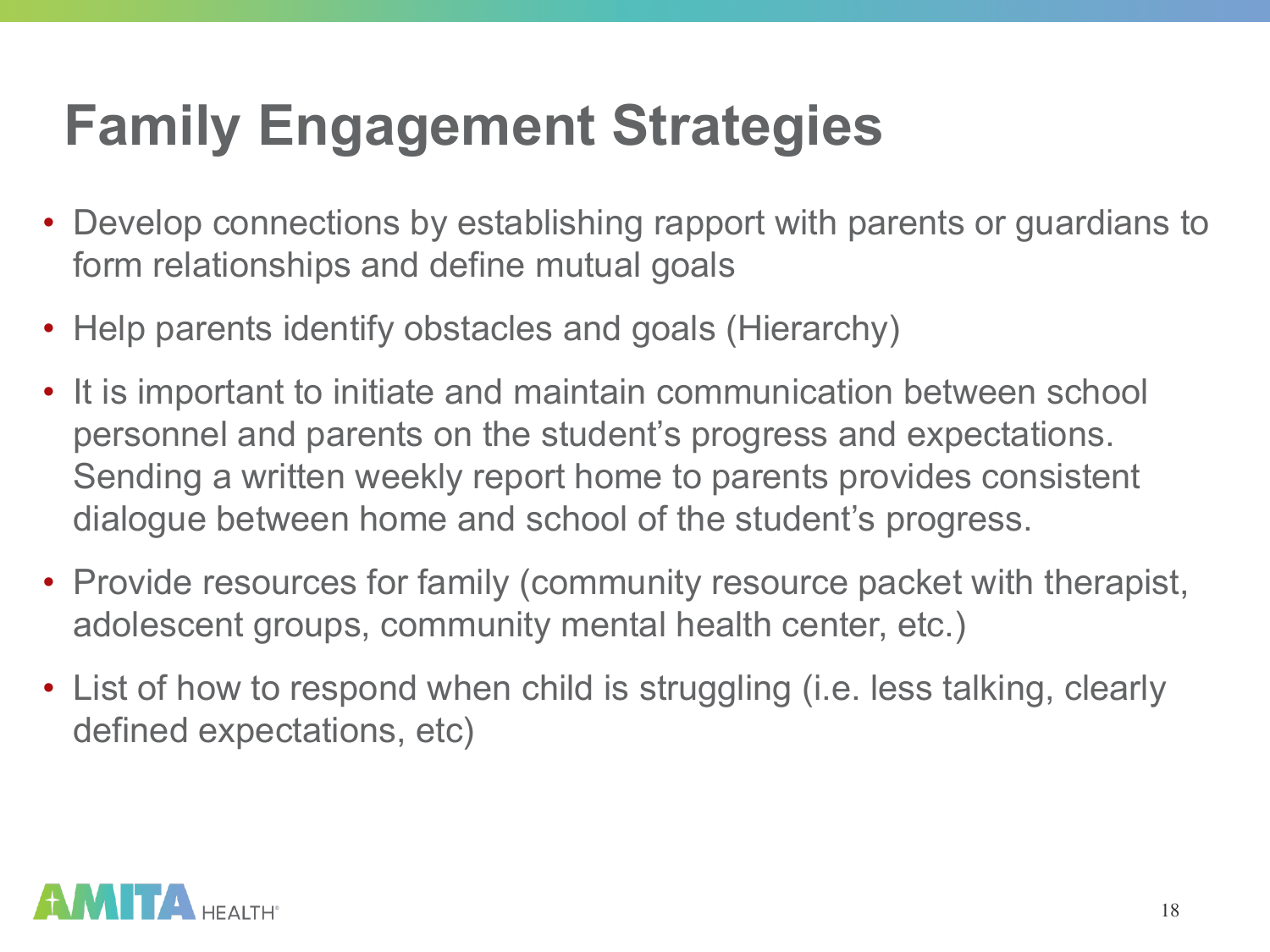#### **Family Therapy Overview**

- Family Systems Perspective
- Purposeful parenting vs. emotional reactive parenting
- Goals for parenting that are aligned with family values
- Healthy and unhealthy patterns of communication
- Language development

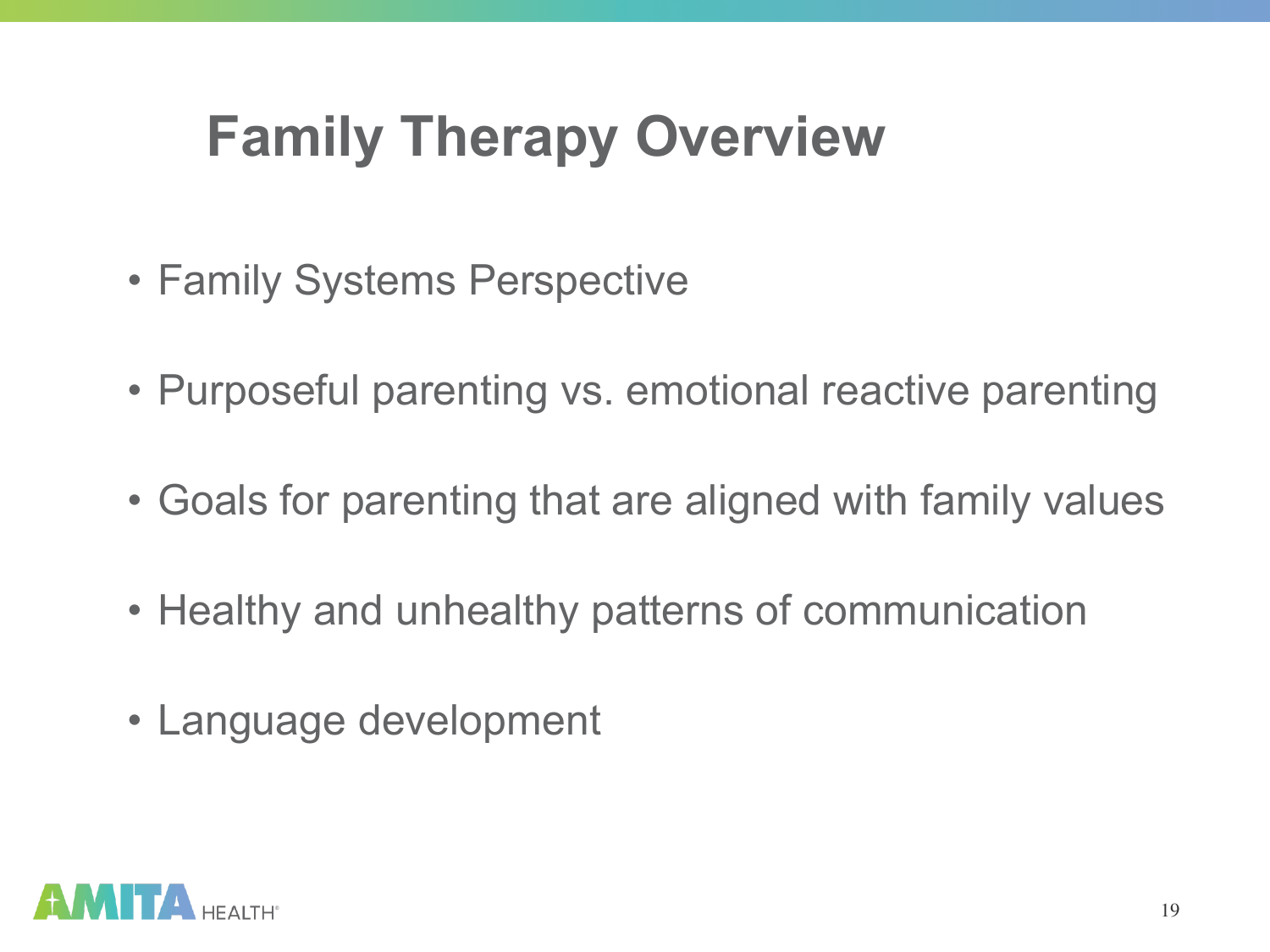## **Family Therapy Interventions**

- Create realistic family contract
- Identify patterns of behavior
- Identify and strategize obstacles to following family contract
- Evaluate progress and obstacles regularly
- Aligned parenting creates expectations that increase consistency and structure

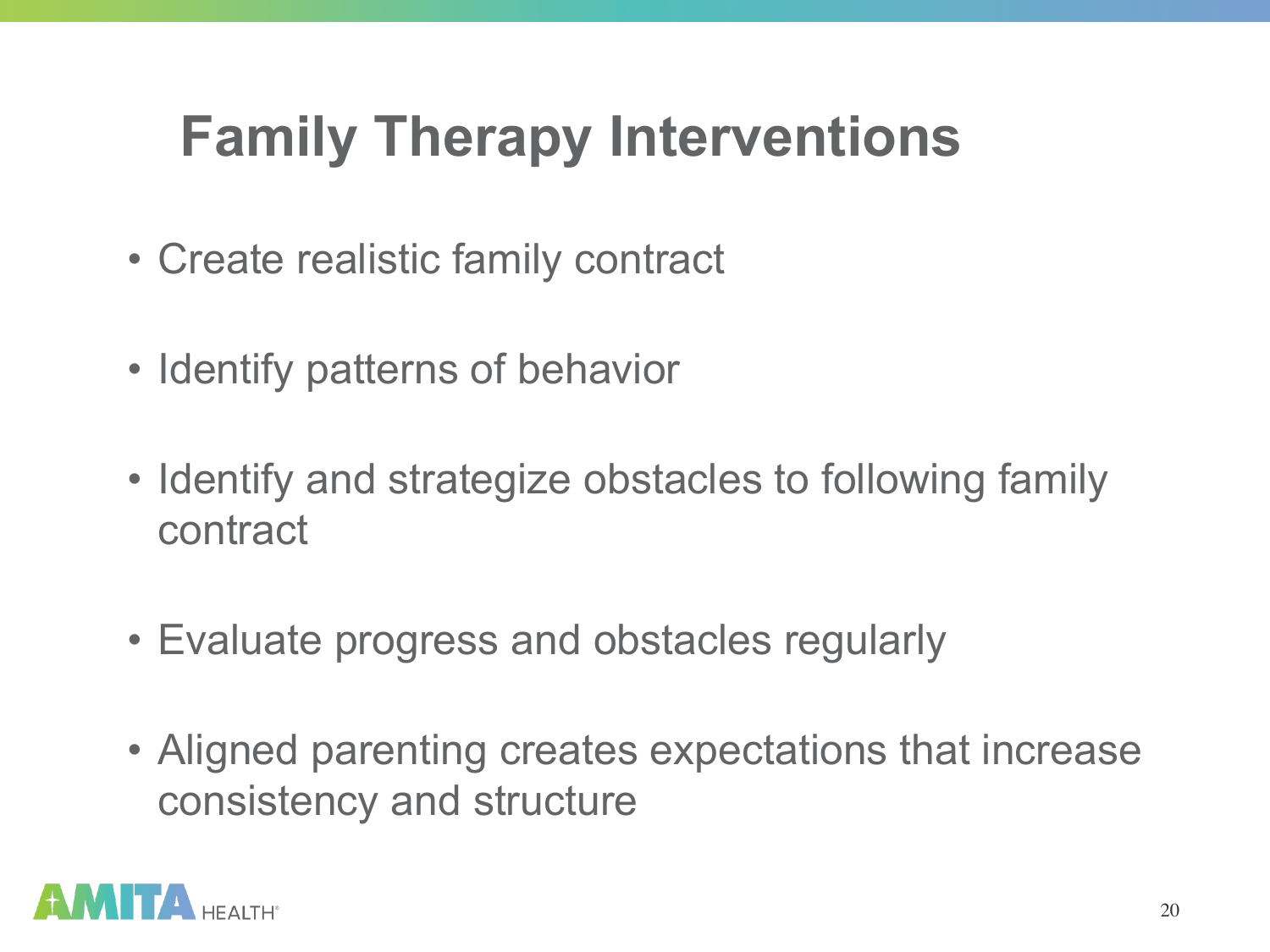• BE AWARE and manage frustration and emotional reactions to parents and students involved in truancy situations

• BE AWARE of mental illness and emotional functioning of students and family members when creating interventions

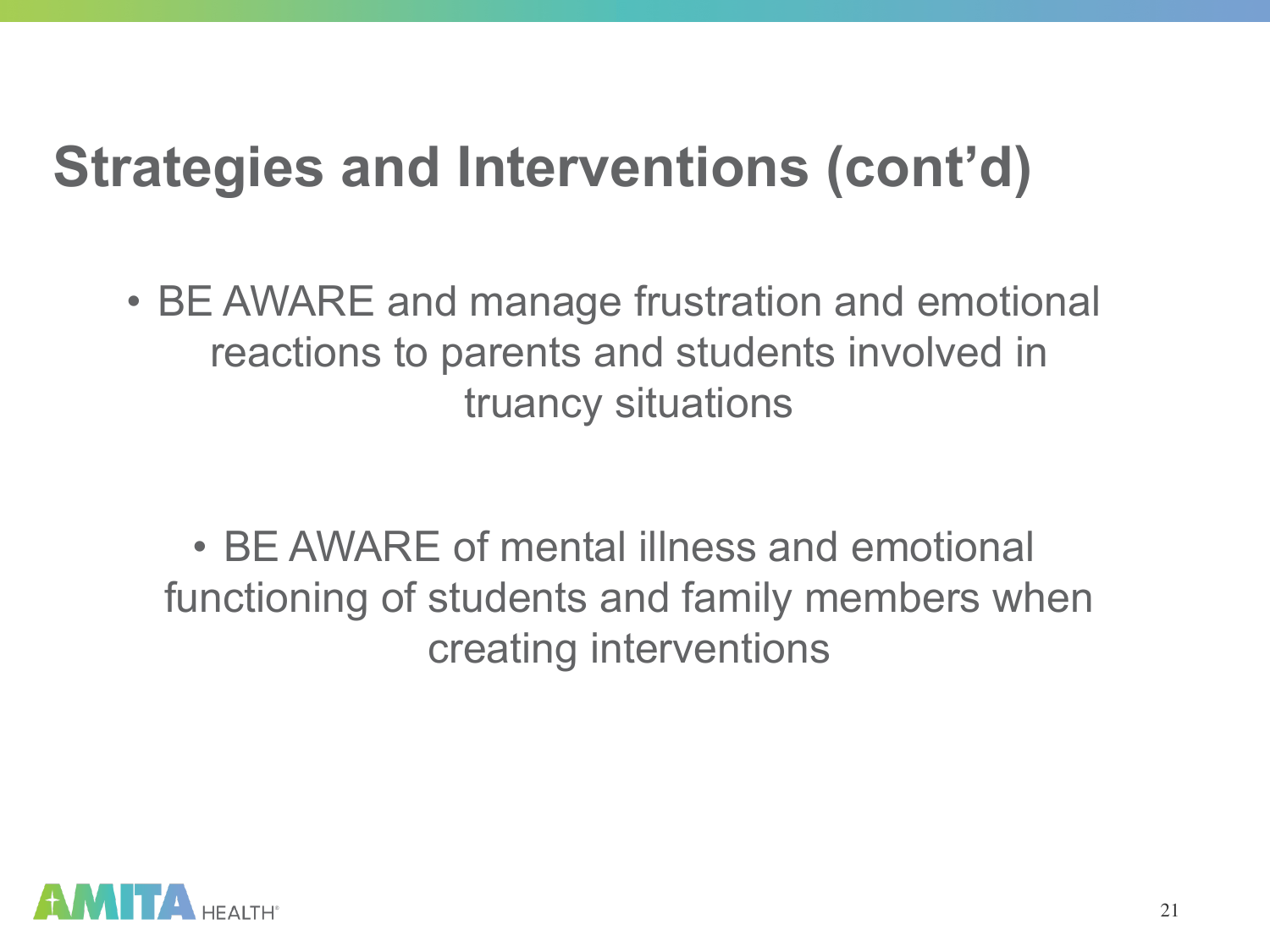#### **Sample Family Contract**

Expectations Privileges

- 1. Attend School 2 hours of screen time
- 
- 3. Chores Allowance
- 
- **Activities**
- 2. Be ready at 7:00 Go out on Friday night
	-
- 4. Homework Cell phone privilege
- 5. Extracurricular Video games, lab top

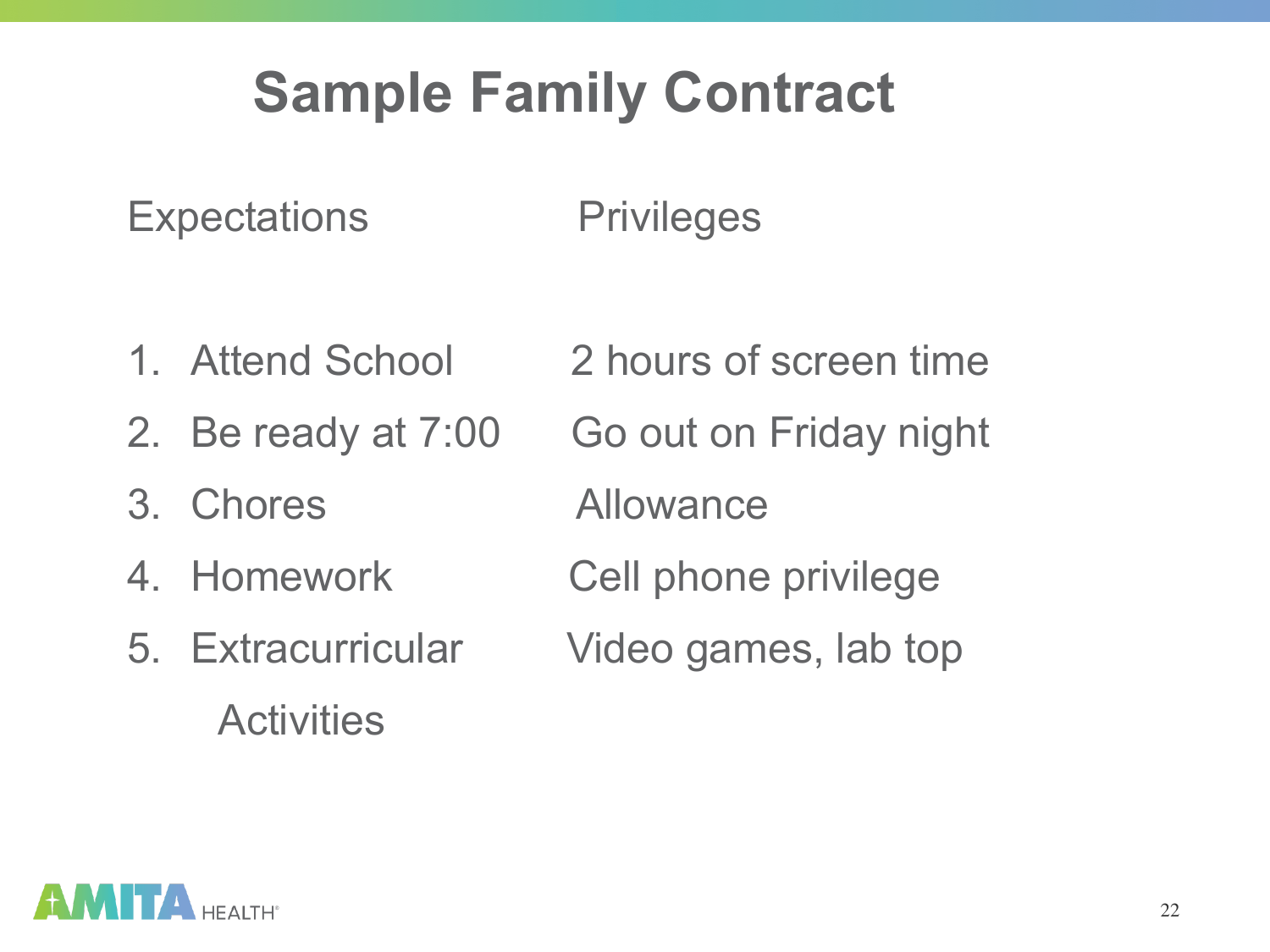#### **Strategies for Parents**

- Increase self awareness
- Avoid enabling your child
- Create home environment that fosters structure and consistency
- Communicate effectively
- Recognize patterns that contribute to child's anxiety

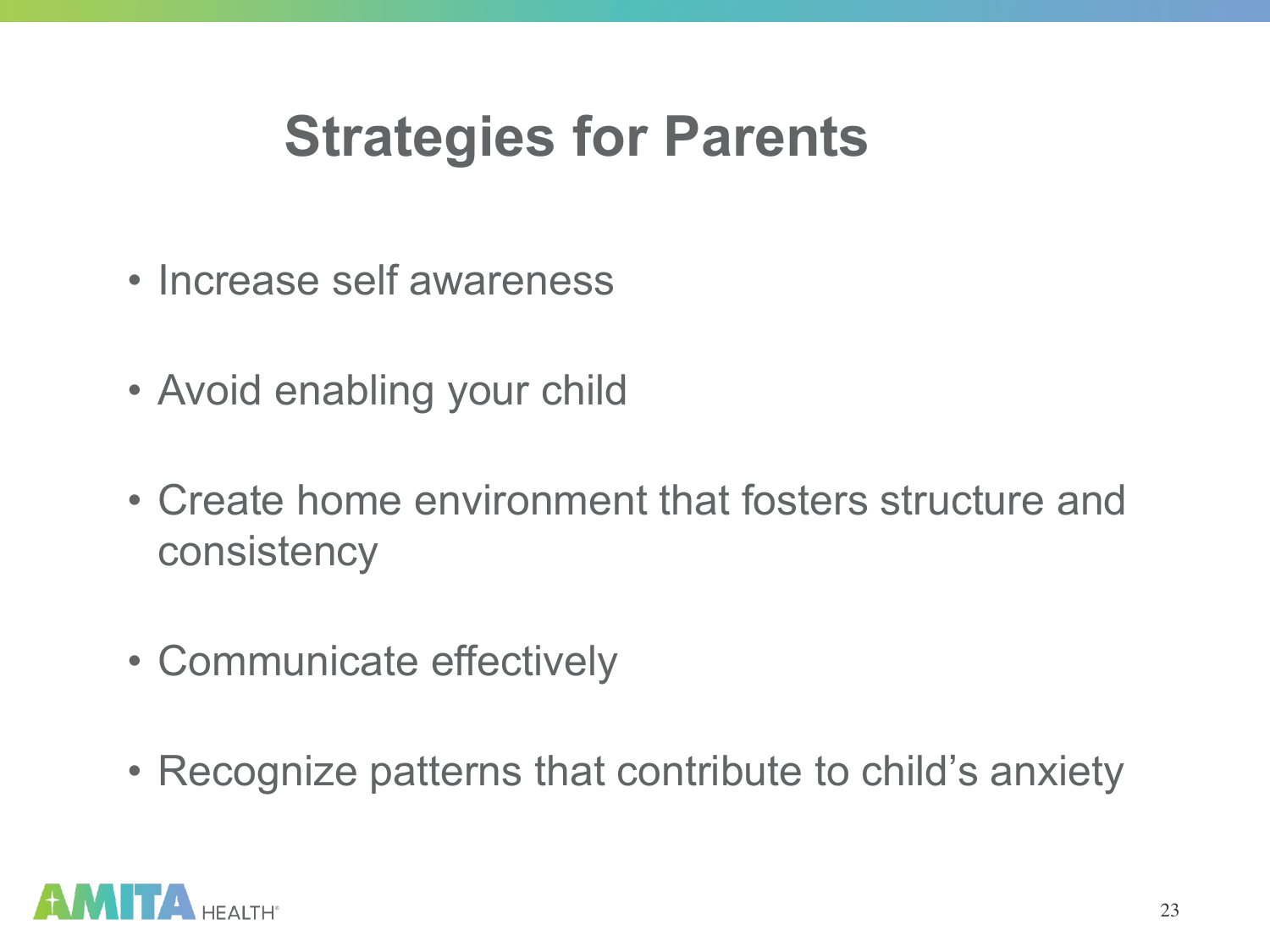#### **Emotional and Cognitive Development**

- Assessing discrepancy between emotional and cognitive levels of development
- Understanding different stages of emotional development
- Considering emotional development when formulating expectations
- Fostering emotional maturity

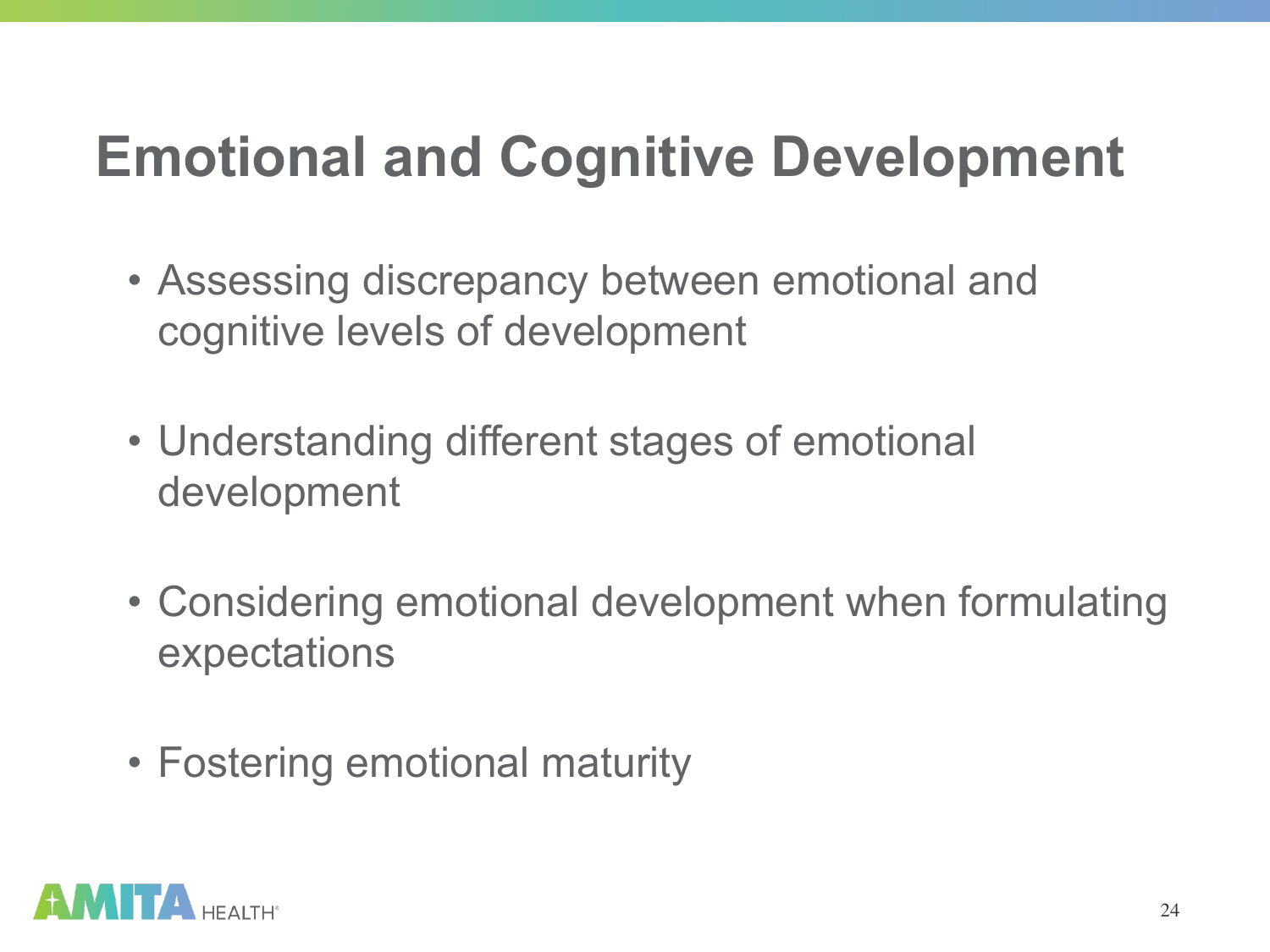#### **Verbal Communication**

- Provide child with choices
- Language such as "It is your choice" vs. "You have to"
- "What do you think you could do" vs. "you'll be ok"
- Look for teaching opportunities that work towards goal attainment
- Use language that is purposeful

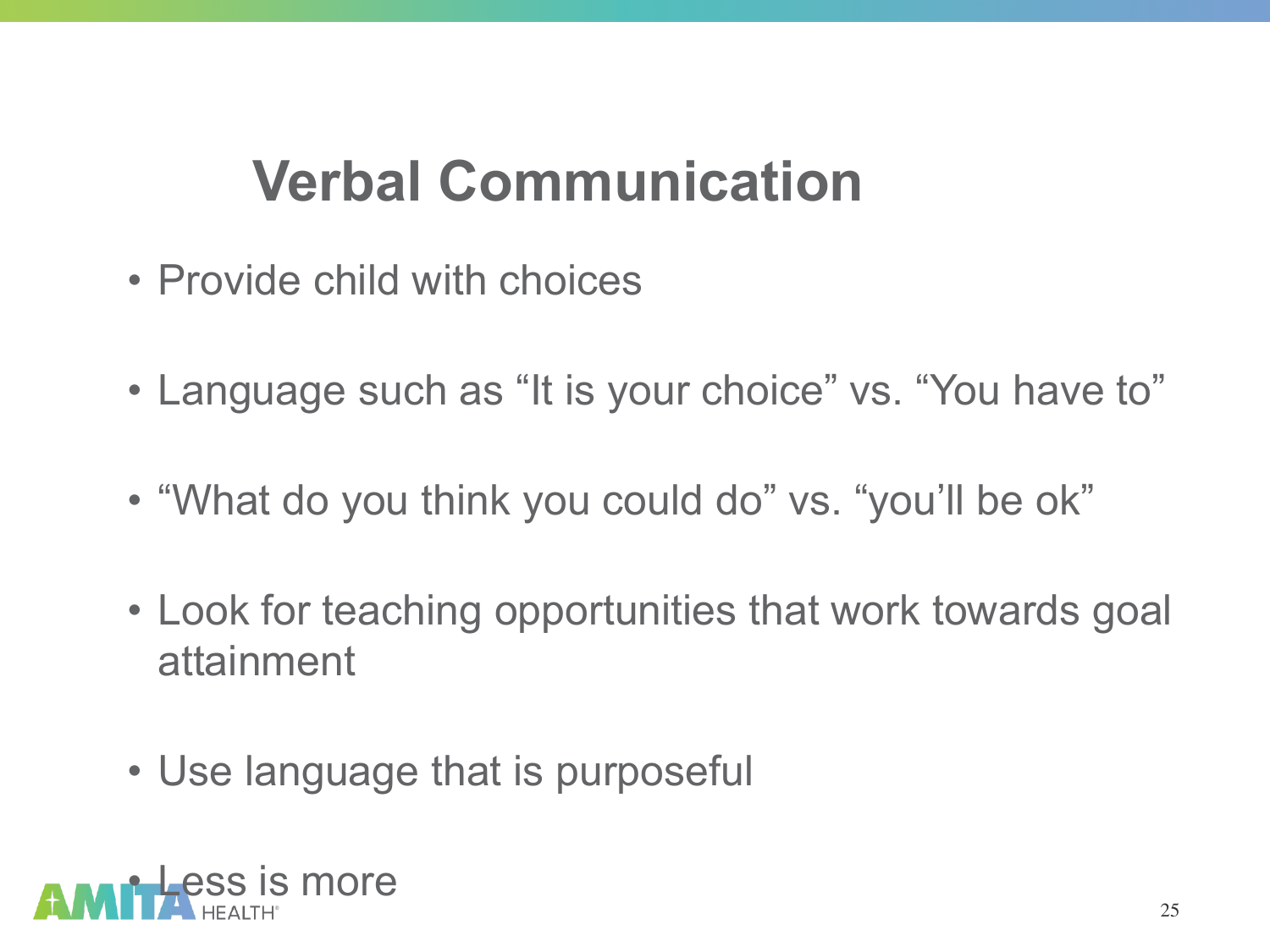#### **Therapeutic Treatments for School Refusal**

- Cognitive Behavioral Therapy and Exposure/Response **Prevention**
- Skill building: Communication, Conflict Resolution, Study/organization, Self esteem and Social Skills
- Intensive individual therapy, family therapy and parent education
- Collaboration with school support staff

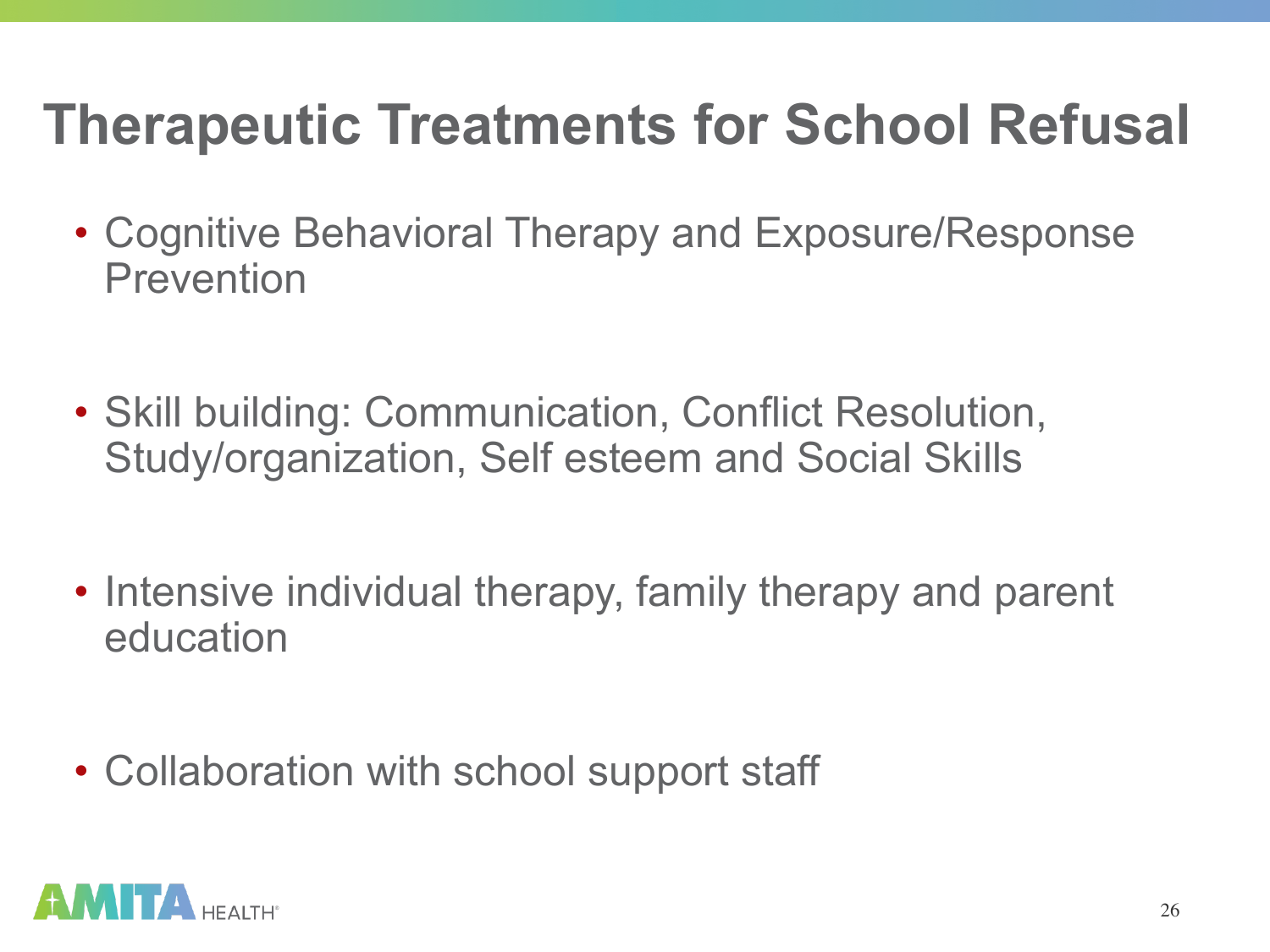#### **Exposure and Response Prevention Treatment for School Anxiety**

- Make a list of feared stimuli/situations
- Arrange stimuli in hierarchical fashion
- Use the hierarchy to develop and implement plan of systematic exposure to stimuli/situations that trigger anxiety
- Goal: to experience the fear and correct faulty beliefs to create adaptive patterns of anxiety
- The exposure is assisted by the therapist and is never forced on the patient

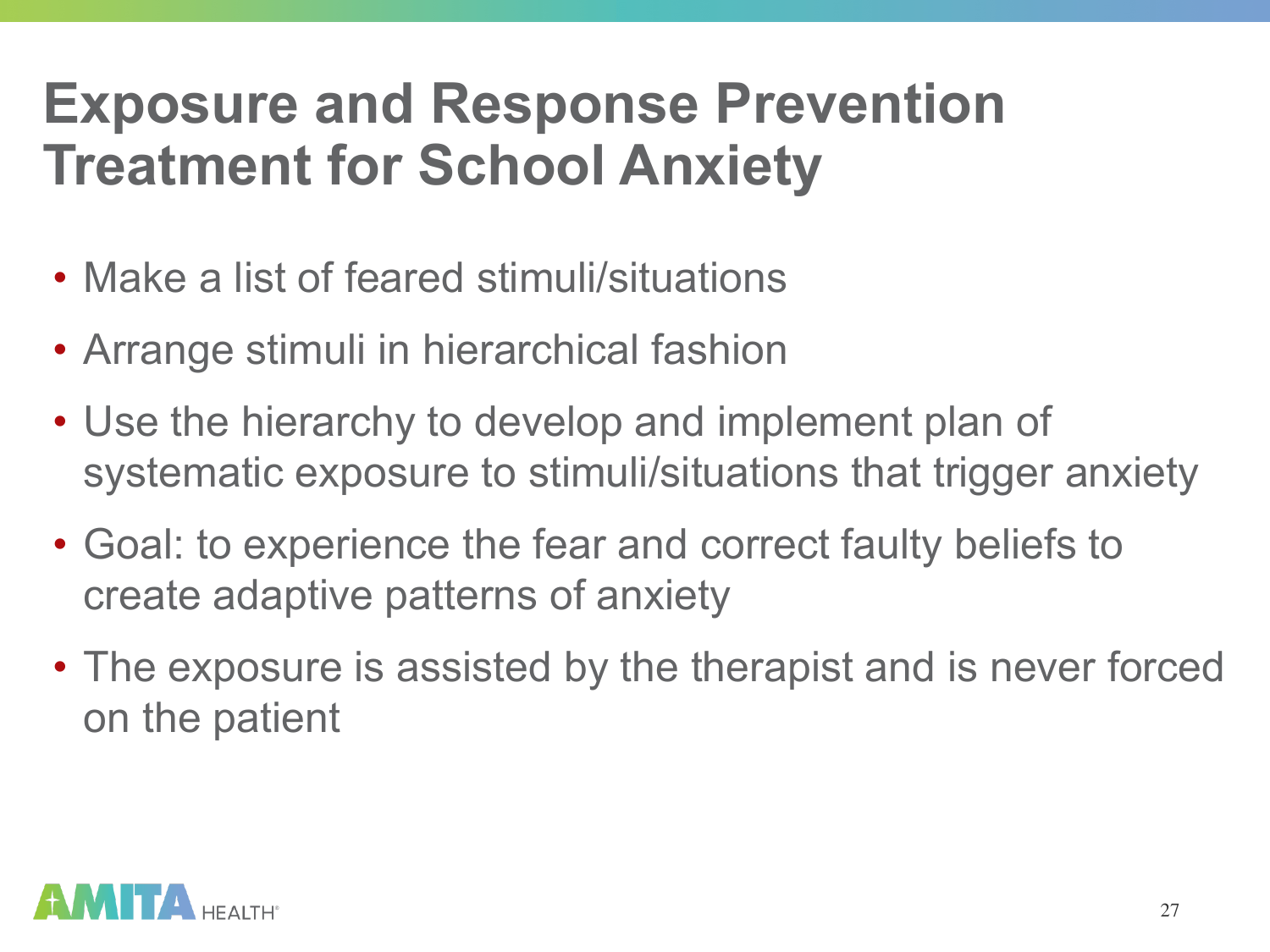#### **Exposure and Response Prevention Treatment for School Anxiety**

• Therapeutic anxiety prevention relies on the experience of short term discomfort and interrupting patterns of avoidance

• The maladaptive anxiety is corrected by the awareness gained during the exposure (i.e. there are no long term negative effects by the experience)

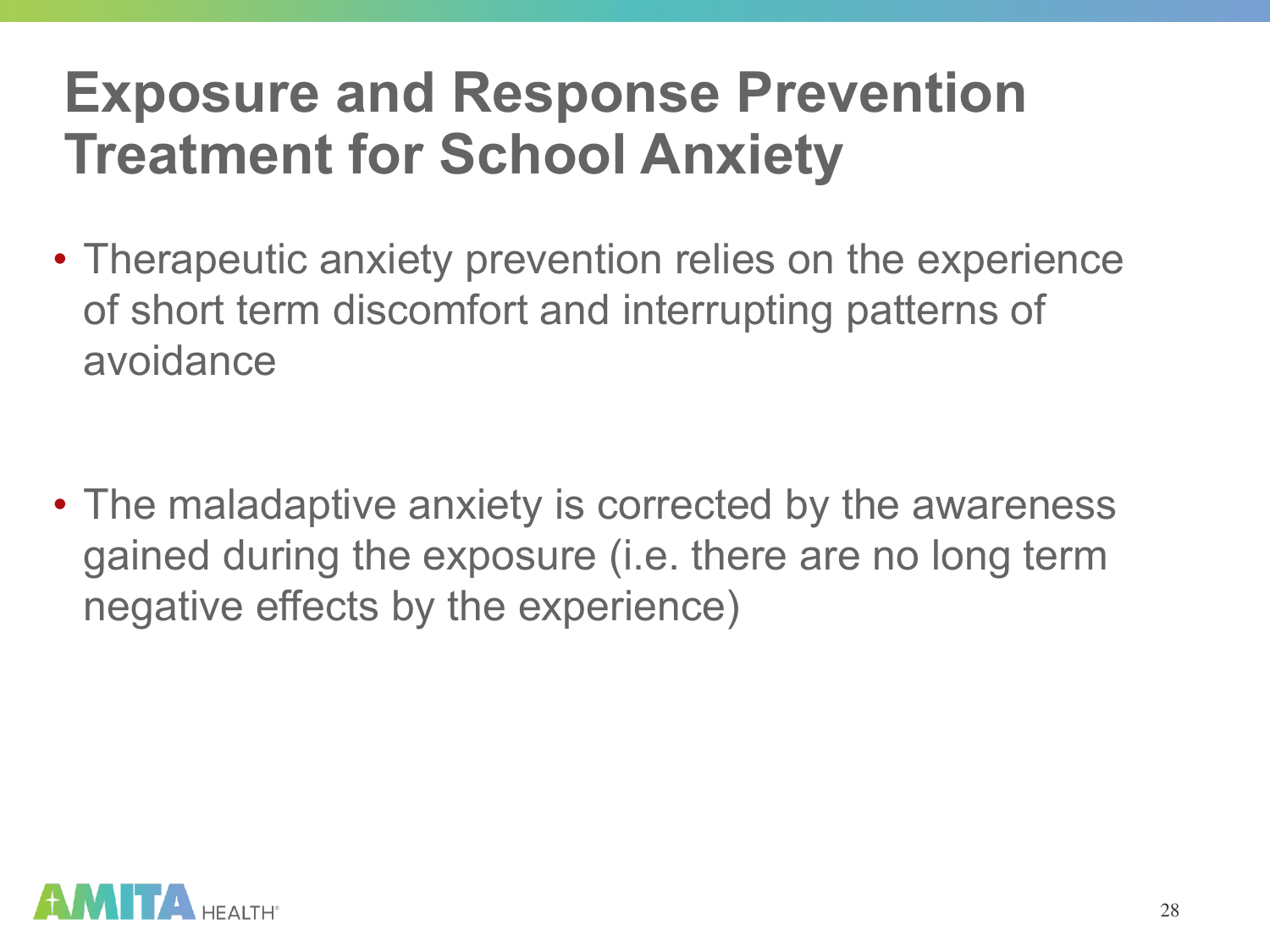## **Suggestions for Providers**

- Build rapport and trust with family members
- Empathy
- Teach skills and tools that may be useful
- Avoid judgments and channel frustrations
- Provide resources

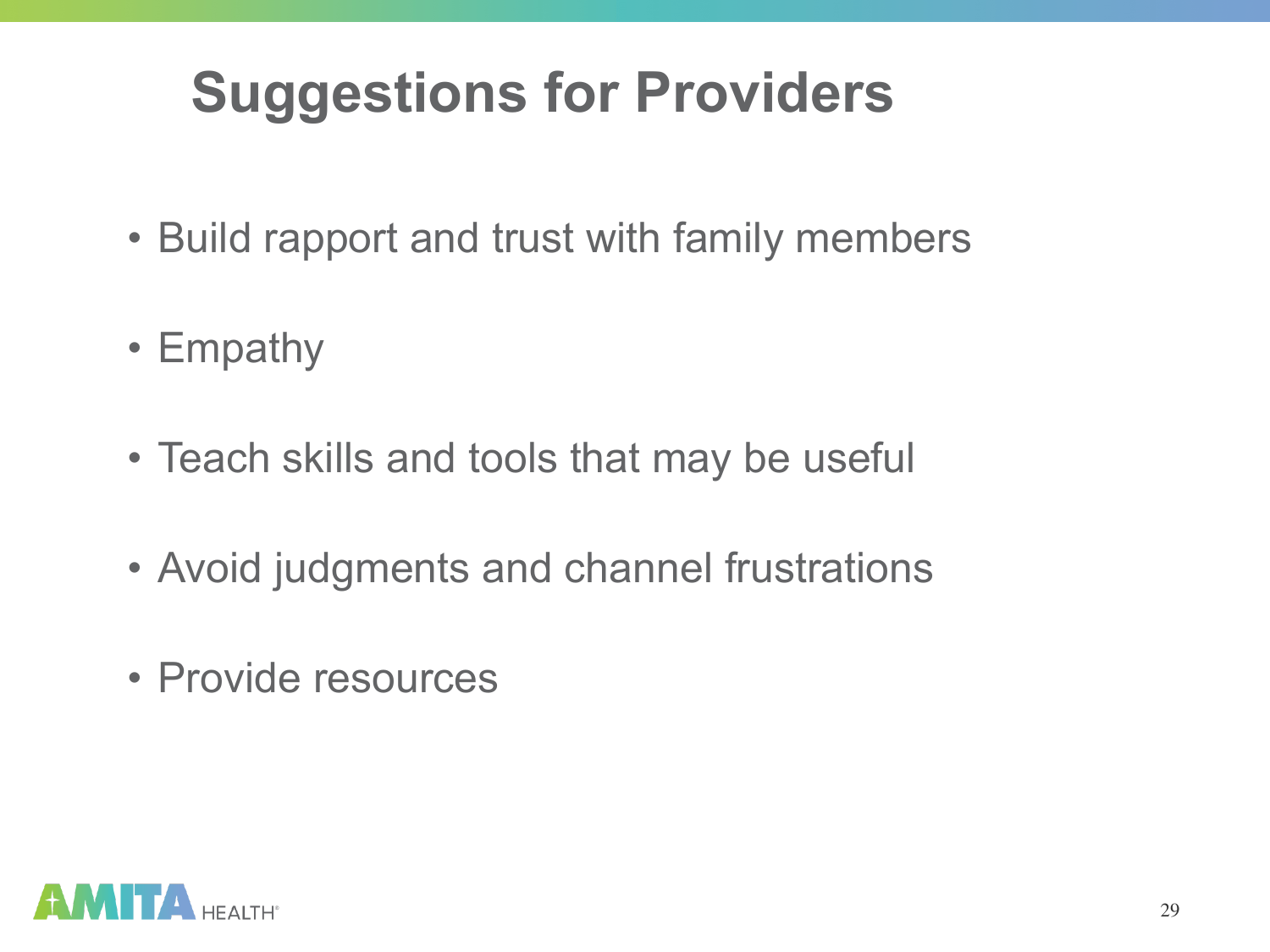# **Suggestions for Providers (cont'd)**

- Work with parents to set realistic expectations
- Understand resources and limitations when forming expectations
- Meet parents where they are
- Provide support where needed

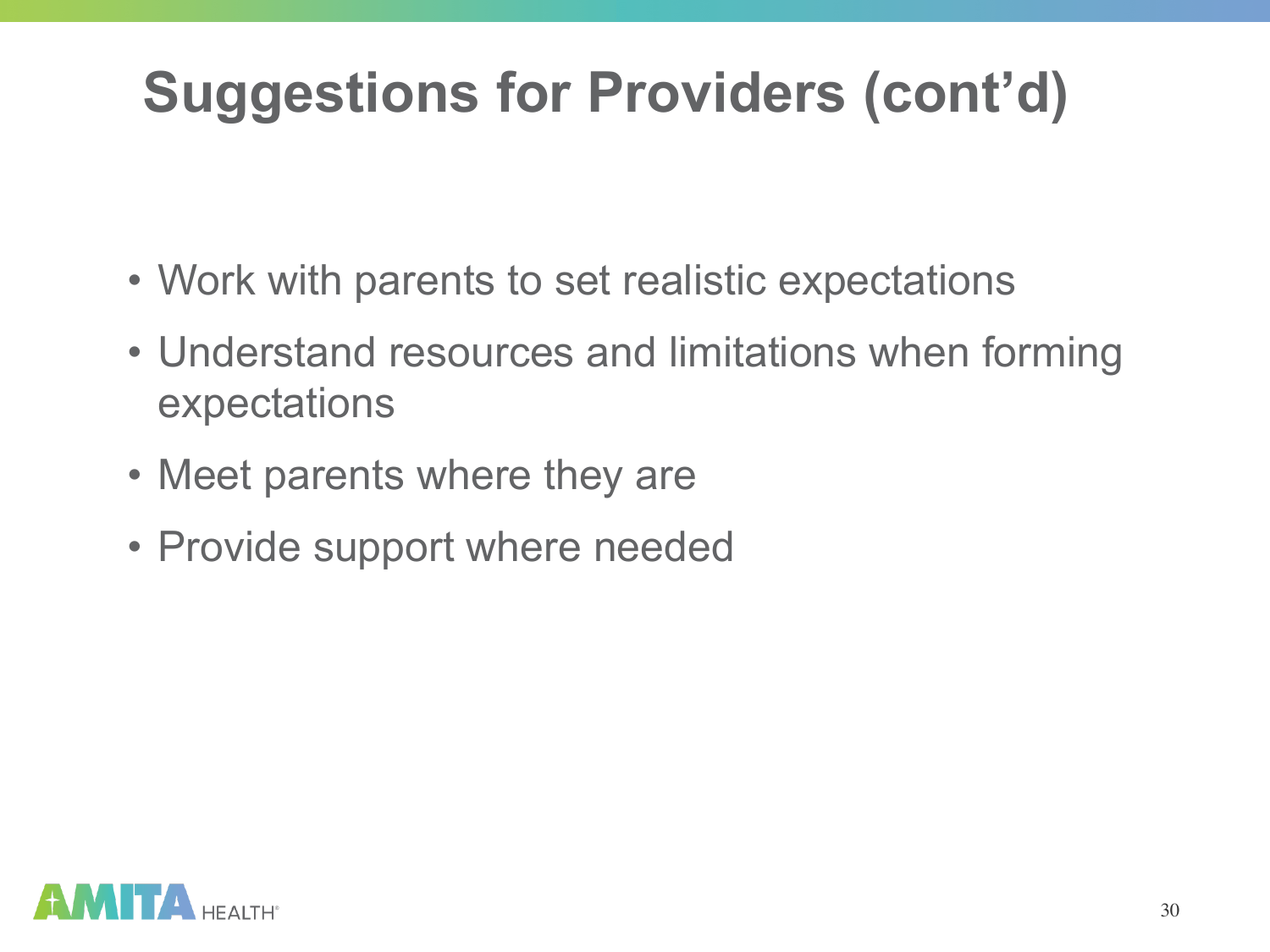# **Suggestions for Providers (cont'd)**

- Work with parents to set goals for their child based on family values
- Goals should be both long and short term
- Goals should be specific, measurable, achievable, realistic and timely (SMART)
- The expectations should be clear and consistent
- Avoid power struggles